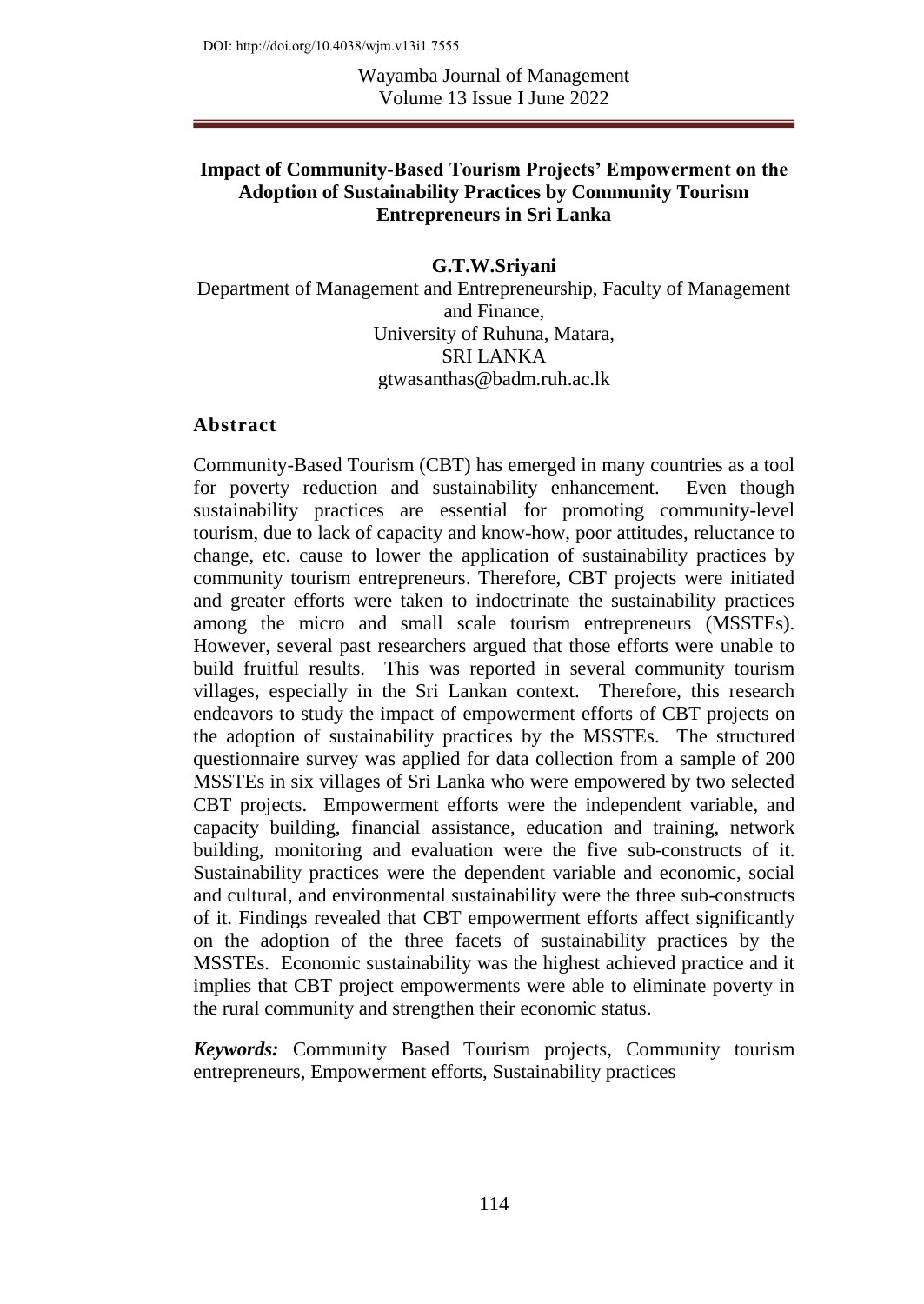# **1. INTRODUCTION**

With the increase of community involvement in tourism in many countries and demands shift happen from mass tourism to niche tourism, Community-Based Tourism (CBT) concept has emerged as an alternative type of tourism (Khalid, et al., 2019; Sriyani, 2021<sub>a</sub>). Meanwhile, CBT is considered as a powerful tool for reducing poverty, harnessing the potential use of untouched resources, and enhancing sustainability in tourism (UNWTO, 2017). Presently, several international organizations such as World Tourism Organization (WTO), United Nations (UN), International Labour Organization (ILO), Australian Aids (AusAID), and national level organizations such as Sri Lanka Tourism Development Authority (SLTDA), Sri Lanka Tourism Bureau, and provincial tourism bureaus apply the CBT concept with the broadest views of poverty reduction, diversifying local economies, enhancing livelihoods and sustainability in the tourism sector (UNWTO, 2017; Asker, et al., 2010; Sheham, 2016; Sriyani, 2018 and  $2021_a$ ). Community-Based Tourism is defined as the tourism activities conducted by the local community in a rural area and involves community participation and aims to generate benefits for local communities in the developing world by allowing

tourists to visit these communities to receive an exciting experience and learn (Anuar & Sood, 2017). With the increase in community involvement in tourism activities, greater attention required to be given on sustainability practices among the community (Sardianou, et al., 2016). Sustainable tourism is defined as "tourism that takes full account of its current and future economic, social and environmental impacts, addressing the needs of visitors, environment and host communities" (UNWTO, 2001). These economic, social, and environmental impacts are concerned as the three main elements of sustainable practices which are called today as Triple Bottom Line (TBL) of Profit, Planet, and People. The host communities in the rural tourism destinations are recognized as the vital agents who should bear the hard role of being the guarantors of ensuring sustainability in terms of Planet, People, and Profit (Amir, 2015; Sriyani, 2021b). However, due to the low level of education, capacity, technology and business know-how, etc. of the community people in rural destinations, bearing such a hard role is questionable without the assistance of a third-party (Kumara, 2016; Sriyani, 2021a). Therefore, the implementation of sustainable tourism development is profound in many countries with the involvement of tourism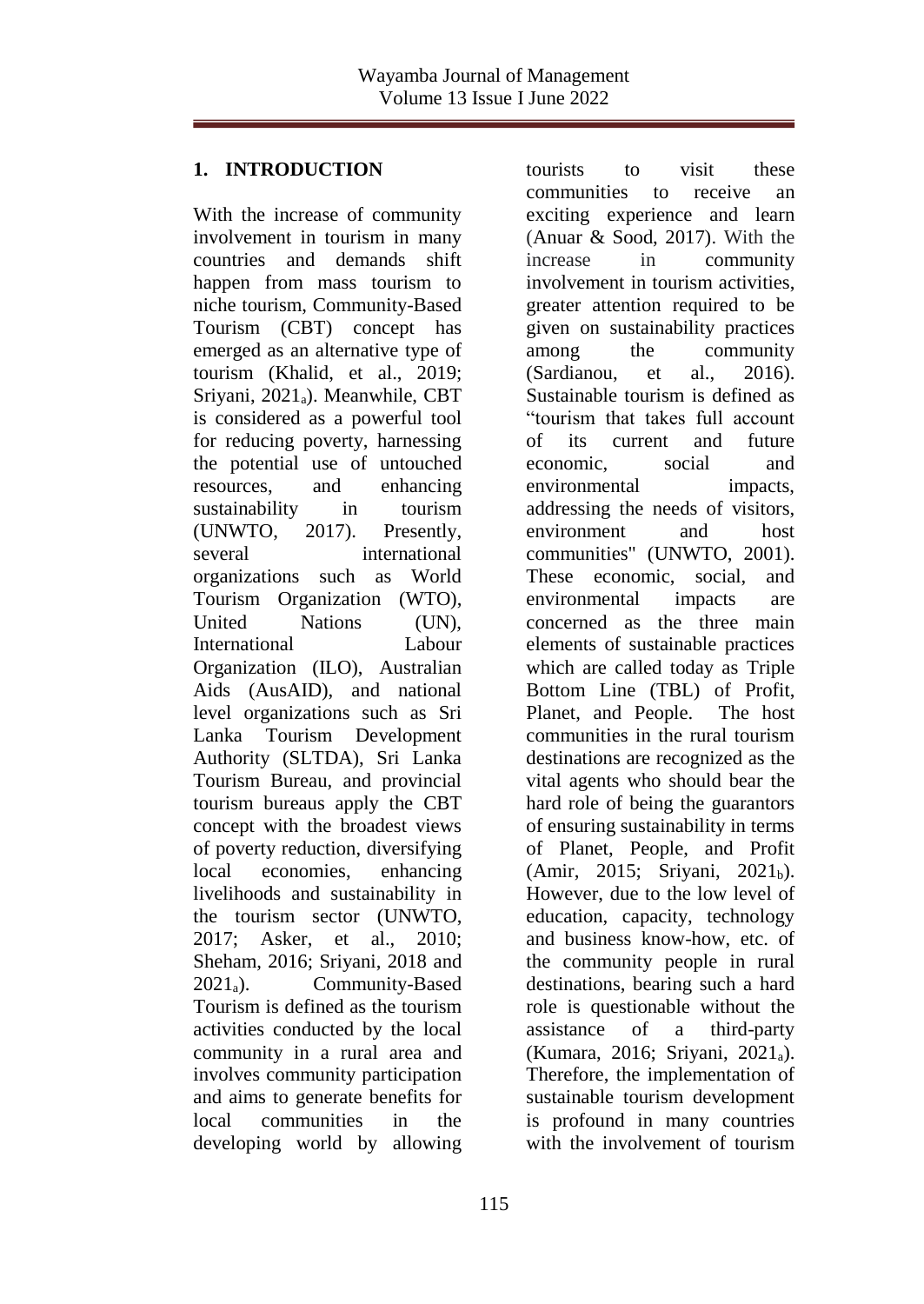development projects (Sardianou, et al., 2016).

By reviewing peer-reviewed articles on empowerment that were published since the introduction of Scheyvens' empowerment framework. Agahazamani & Hunt (2017) revealed limited applications of the empowerment concept in the tourism sector. On the other hand, nevertheless, several past studies are available on sustainability in CBT, but it is lacking the empirical evidence of sustainable tourism linking with the concept of empowerment, and assessing how vital the empowerment is in achieving the social economic and environmental goals of sustainable development (Boley, et al., 2015; Khalid, et al., 2019; Scheyvens & van der Watt, 2021). Even if scholars, academics, and practitioners have emphasized various diagnostic tools and measuring empowerment from a general perspective, Dolezal & Novelli (2020) noted that very few scholars have investigated the diverse facets of community empowerment in sustainable tourism. In the Sri Lankan context also, fewer empirical studies were undertaken relating to the empowerment efforts of the CBT projects to stimulate the community tourism entrepreneurs in rural villages to adopt sustainable tourism practices (Samarathunga et al., 2015; Pattiyagedara & Fernando, 2020).

Moreover, it was argued that many CBT projects emphasized enhancing economic benefits due to the highest emphasis on poverty reduction rather than the environment, and social and cultural, and this caused to eroding of local culture and social structures in the rural villages (Khalid, et al., 2019).

On the other hand, the existing empirical findings show contradictory arguments on the impact of CBT empowerment projects on sustainable tourism in rural destinations. For example, in South and South-East Asia, several negative impacts associated with tourism as well as several potential gains for local communities were found (Forstner, 2004; Gnanapala & Sandaruwani, 2016; Sriyani,  $2021<sub>b</sub>$ ). Riehl, et al.,  $(2015)$ realized mixed effects of Namibia's Community-Based Natural Resource Management (CBNRM) program on socioeconomic well-being (Cited by Sardianou, et al., 2016). Past researchers, for example, Gnanapala & Sandaruwani (2016), Kumara (2016), and Sriyani (2018) evidenced that unsuccessful CBT stories were reported in several destinations in Sri Lanka. Gnanapala & Sandaruwani (2016) further highlighted that the local villagers in Sri Lanka do not sufficiently benefit even financially from tourism development. Even though CBT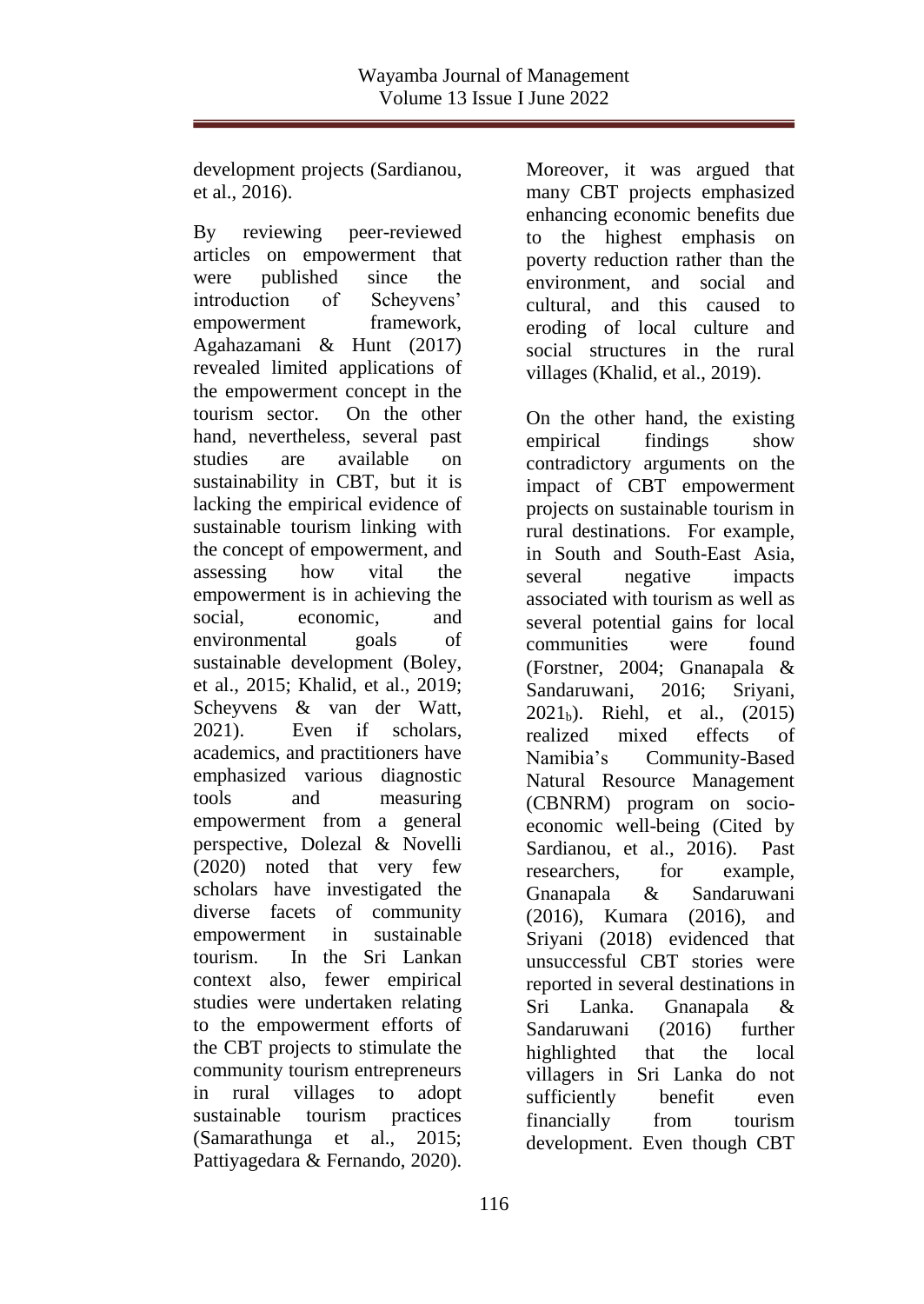projects make great efforts on encouraging sustainability practices in tourism among the community tourism entrepreneurs in rural destinations, past researchers (Samarathunga, et al., 2015; Rathnayake & Kasim, 2016; Gnanapala & Sandaruwani, 2016; Havadi-Nagy & Espinosa Segui, 2020) highlighted that due to inadequate government planning, policies and regulations, high level of poverty, low level of education, lack of industry know-how, poor attitudes, etc. affect the community to give a low level of attention on the sustainability practices though such practices have been recognized as essential for the sustainability and growth in the tourism industry.

Therefore, by considering the afore-described research gaps, this study endeavors on two main objectives including to reveal the impact of empowerment efforts of CBT projects on the adoption of sustainability practices by the tourism entrepreneurial community in rural villages, and to determine which pillars among the three pillars of sustainability practices were affected highly and significantly due to the empowerment efforts of the CBT projects. Because the CBT is becoming popular all over the world including in Sri Lanka rather than mass tourism, the findings based on the sustainable practices among the rural tourism community would be beneficial

to fulfill the identified research gaps, to provide important implications for communitybased tourism planners and practitioners to assure the sustainability in community tourism.

## **2. LITERATURE REVIEW**

## **2.1 Empowerment and Sustainable Tourism**

Community-Based Tourism is known as the tourism activities conducted by the local community in rural areas with the community participation aiming at generating benefits for local communities in the developing world by allowing tourists to visit these communities to receive an exciting experience and learn about local culture (Dangi & Jamel, 2016; Anuar & Sood, 2017; UNWTO, 2017). Among the countries which implement tourism development projects, Goodwin & Santilli (2009) and Ampumuza, et al., (2008) have identified several countries like Bolivia, Java, Thailand, Botswana, Chira Island, Nepal, Australia, Korea, New Zealand, Kenya, Uganda, Sri Lanka, India, Laos, Cambodia, and Turkey as in the front.

Scheyvens & Van der Watt (2021) mentioned that there is no single definition for empowerment that is widely used for sustainable development in tourism. However, Pigg (2002)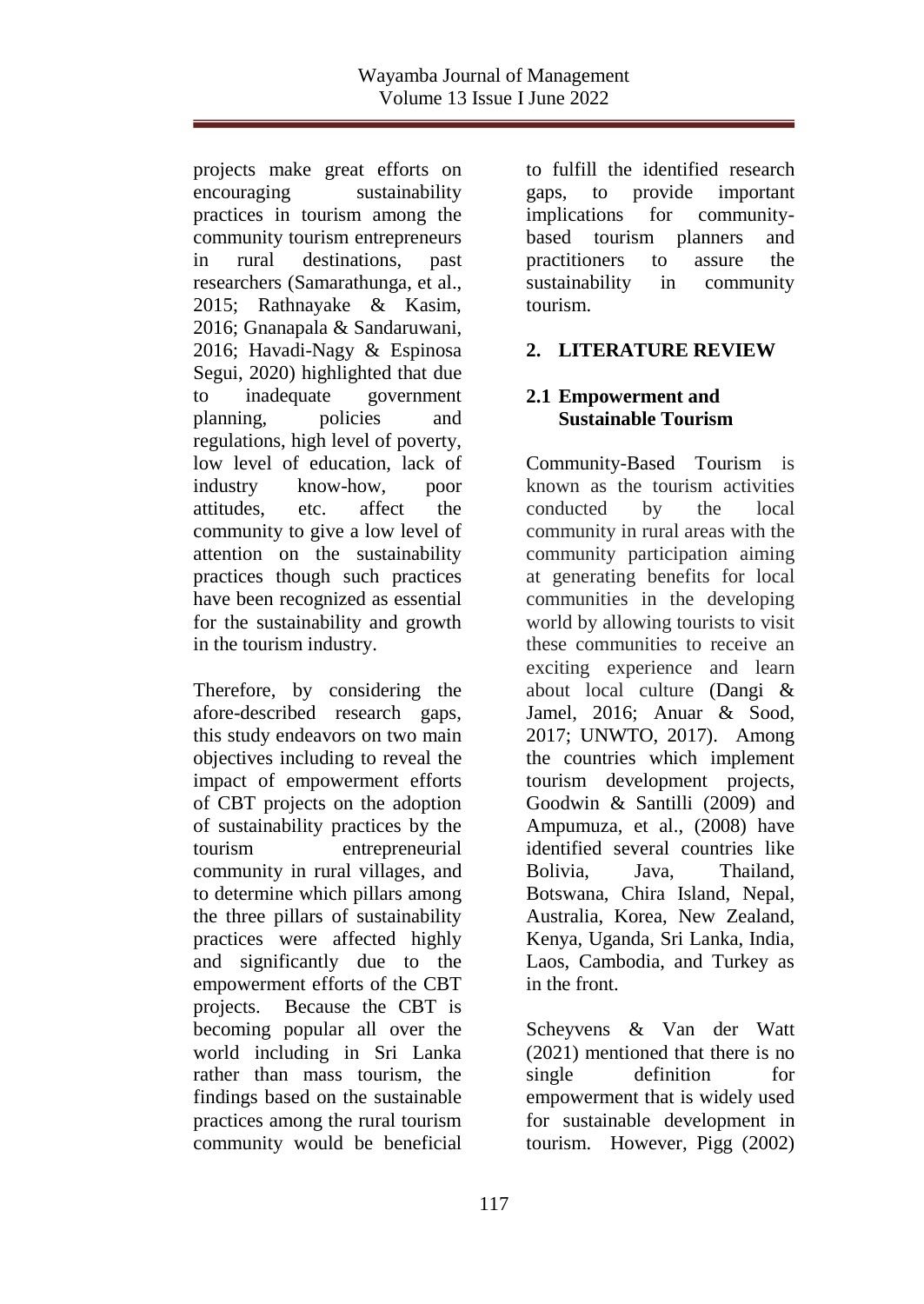emphasized that empowerment entails individuals or collectives gaining control over, and the capability to make purposive choices about, their lives and futures. Though many researchers in community tourism development argued that CBT projects facilitate individuals to become beneficiaries of 'development', McMillan (2011) emphasized that empowerment allows individuals to become agents of change rather than beneficiaries of 'development'.

On the other hand, sustainable tourism was identified as ''Tourism that takes full account of its current and future economic, social and environmental impacts, addressing the needs of visitors, the industry, the environment, and host communities'' UNEP and UNWTO (2005). This definition is aimed at a high level of tourist satisfaction and integration of socio-economic benefits for all stakeholders including the creation of employment and income-earning opportunities, social services to host communities, and promotion of sustainable tourism practices among them. International Labour organization (ILO, 2011, P.7) defined sustainable tourism under the three pillars social justice, economic development, and environmental integrity. It further emphasized respect for the socio-cultural authenticity of host communities, conserving

their established and living cultural heritage and traditional values, and contributing to intercultural understanding and tolerance; while ensuring viable, long-term economic operations, providing equal socio-economic benefits to all stakeholders, including decent and stable employment, income earning opportunities, social services to host communities, and contributing to poverty alleviation.

### **2.2 Dimensions of Community Empowerment and Sustainability in Tourism**

The dimensions of community empowerment towards sustainability in tourism were first identified by Scheyvens in 1999 through the most used empowerment framework which includes four dimensions: psychological, social, economic, and political. Next, the subsequent researchers strengthened this framework by adding environmental and cultural dimensions further (Scheyvens & Van der Watt, 2021). Ayazlar & Ayazlar (2016, P.140) mentioned that it is a must to respect traditional lifestyles as well as traditional industries and protect the host community culture while generating income from tourism activities. Social and cultural dimensions of CBT were also discussed relating to many aspects of peoples' everyday life such as safety and health, happiness, children and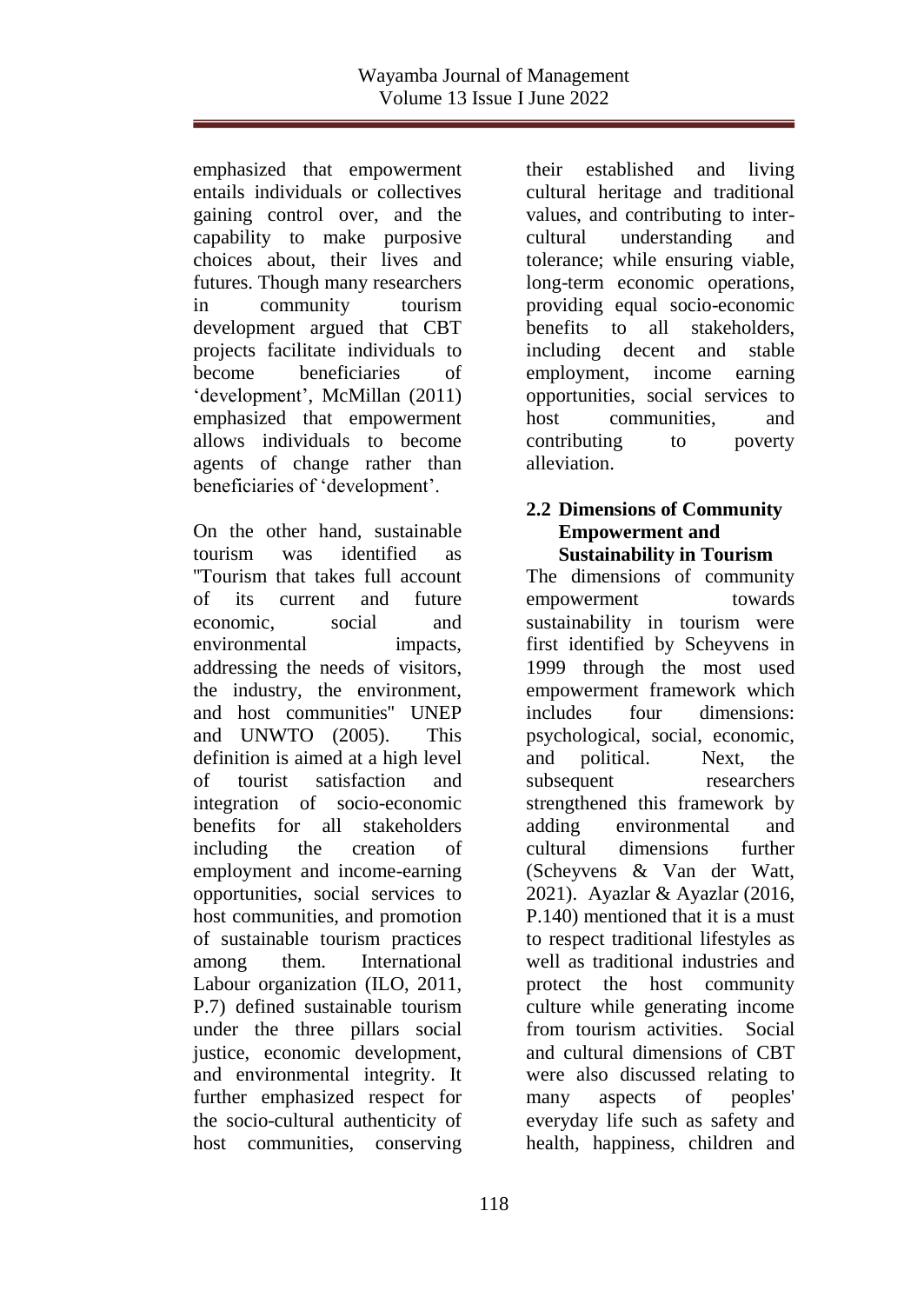family, friendship, work-life, literacy, community efficacy, etc. (Kostalova, 2017, P.08). The economic aspect is considered as gaining more livelihoods, and income-generating opportunities for the community people, and the environmental aspect of CBT emphasized protecting the natural resources for the use of future generations while using these resources presently for tourism activities (ILO, 2013; SLTDA, 2009). Waterfalls, rivers, lakes & reservoirs, flora and fauna, mangroves, sandy beaches, forests, wildlife, etc. are such natural resources and few of those are inherited to a particular destination and have a unique value for the tourism industry. As well, ensuring the nonpolluted environment surrounding the business is a must (SLTDA, 2009).

With the transition of tourism from traditional types which were based on 3Ss (Sun, Sea, and Sand) towards Nature, Culture, and People, demand arises for the participation of the community in tourism planning and monitoring to ensure the provision of exciting and real experience of village life (Kampetch & Jitpakdee, 2019; Sriyani, 2021b). Therefore, the community development has been expanded by incorporating sociocultural well-being together with stimulating the participation of residents in tourism activities and environmental conservation goals

in addition to the economic growth. Hence, many researchers (Abukhalifem & Wondirad, 2019; Khalid, et al., 2019) argued that gearing-up sustainable practices through CBT projects are vital to ensure strong participation and political leadership at the village level. Khalid, et al., (2019) and Yu, et al., (2018) mentioned that community participation is a must to ensure the continuation of sustainability practices during the period of postimplementation of CBT sustainability projects. Yu, et al., (2018) also highlighted that forethought initiative which provides a part of empowerment for the community supports to work as change agents collaboratively in the society by shaping and developing their future.

Moreover, past researchers (for example Sardianou, et al., 2016; Anuar & Sood, 2017) have further extended the community empowerment scope of CBT projects by incorporating several other dimensions such as capacity building, poverty alleviation, education, training, conservation, environmental and social justice, equitable distribution of tourism costs and benefits, as well as developing a sense of pride and respect. With this expanded role of CBT, many researchers (for example, Kampetch & Jitpakdee, 2019; Yanes, et al., 2019) emphasized the empowerment of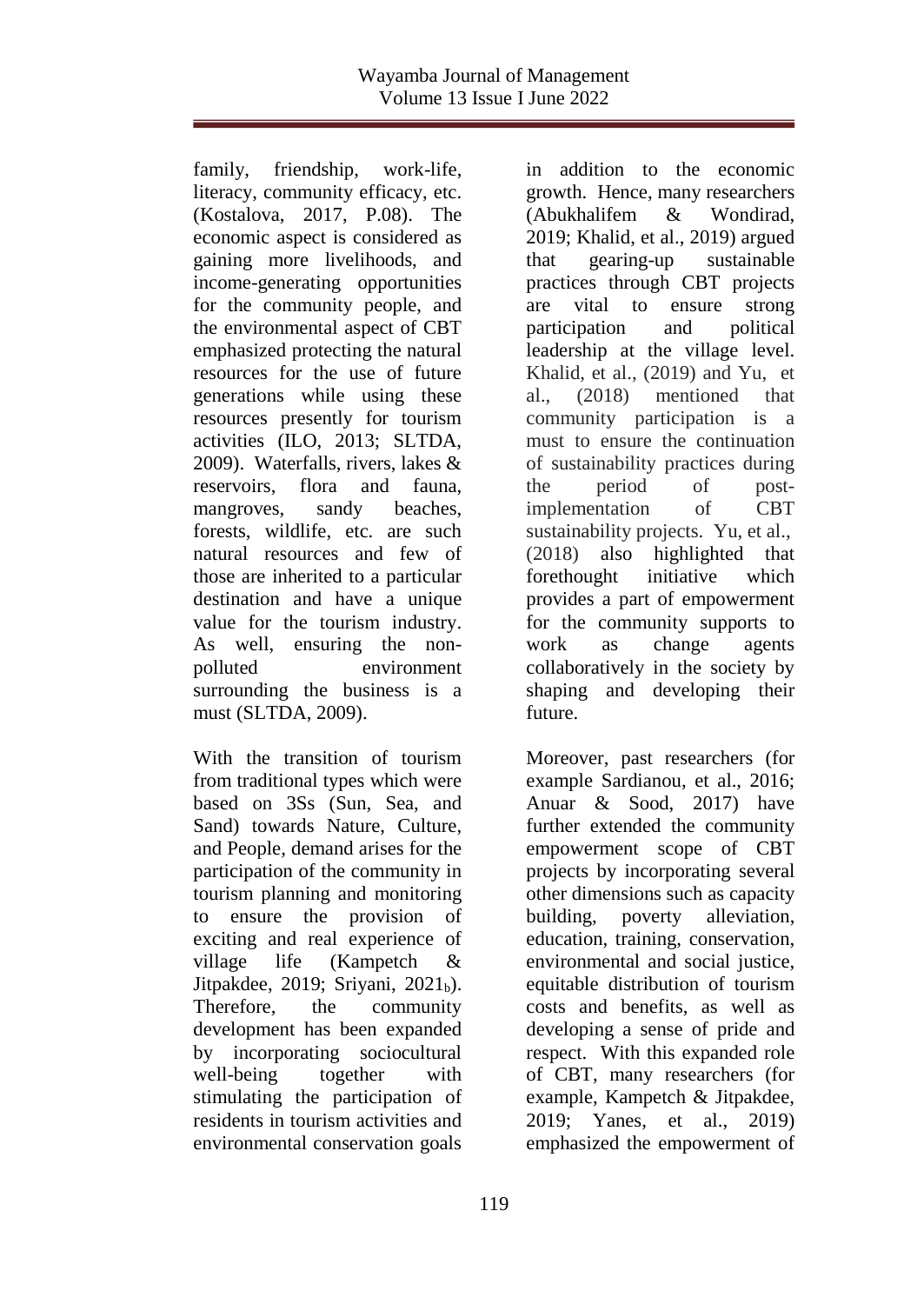tourism requires fostering selfdetermination, self-reliance, selfhelp, local control, cultural wellbeing, and sustainable livelihoods among the community. Also, network building among the community is considered a vital part of the empowerment for the sustainability of the tourism businesses (David & Szucs, 2009; Erkus & Eraydin, 2010). Ampumuza, et al., (2008) expressed that networking creates more benefits for linking partners and stakeholders and it helps to link the local people's enterprises to mainstream tourism. Tasci, et al., (2013) mention that, the development of linkages among the actors in the tourism value chain, support for creating community-level societies, improved linkages between public, non-governmental, private, local, and civil society, inter and intra-cultural relations, and links through cultural exchange and dialogue between local community members and tourists can be achieved as benefits of CBT projects. Scheyvens & Van der Watt (2021) presented 7 number of enabling conditions including social capital, customary practices, access to markets and credits, business training and linkages, governance, law and policy, and politics. Sriyani (2021a) highlighted that CBT empowerment projects in many countries back up the community in terms of financial, human, and

social capital and assist them to

harness the opportunities from proper utilization of natural capital while protecting those for the future uses. Financial assistance includes financial grants to start and run the business, networking access to the financial and non-financial institutions, encouraging savings, etc. (Kostalova, 2017, P.5). Ampumura, et al., (2008) and Goodwin & Santilli (2009) mentioned that CBT projects empower the community to start group saving schemes, create village development funds and revolving funds and provide micro-financing opportunities. As per this review of existing literature, it can be identified three key sustainability dimensions of tourism namely: economic, social and cultural, and environment. However, the contemporary dimensions of sustainable tourism: Profit, People, and Planet were used only by the ILO and a few researchers. Though in general, the diverse dimensions were presented in the past research literature relating to community empowerment towards tourism, there is a vacuum on the dimensions or measures specifically focused on the community empowerment towards sustainability practices in tourism.

### **2.3 Impact of Community Empowerment on Sustainability Practices in the Tourism Sector**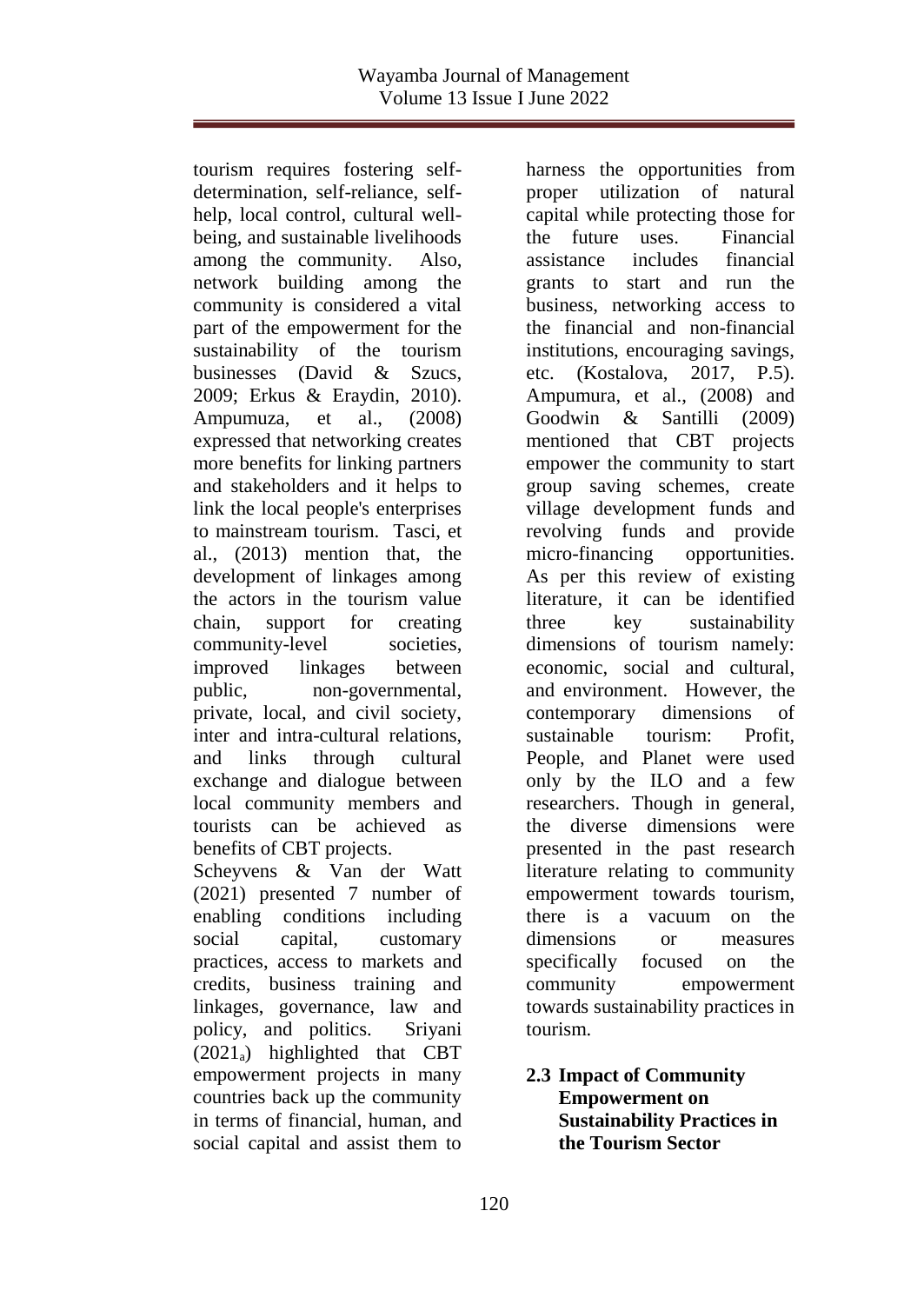As per the findings of previous studies, varied arguments can be seen regarding the impact of community empowerment efforts of CBT projects for enhancing sustainability practices in tourism. By analyzing the Chi Phat CBT project in Koh Kong Province, Cambodia, Reimer & Walter (2013) revealed that encouragement for greater community participation and environmental awareness have resulted in less logging and hunting, focusing on local culture, and sharing benefits among the whole community. Also, positive outcomes like environmental and cultural respect, the inclusion of traditional knowledge, equitable sharing of tourism income and indigenous empowerment are resulted from being facilitated in Kakadu National Park in the Northern Territory of Australia (Department of the Chief Minister-NT, 2020). Moreover, Mbaiwa (2015) found that Community-Based Natural Resource Management (CBNRM) programs aimed to address land-use conflicts, distribution of wildlife economic benefits to people living in wildlife areas, and local community participation in wildlife resource management. Further, Dixey (2005) and Jamal & Dredge (2014) emphasized that the CBNRM program provided significant technical and financial assistance and created substantial direct and indirect wider benefits

even among the women in the tourism community in Northern Botswana. Scheyvens (2005) revealed that the New Zealand government empowered the CBT in Samoa by stressing the reliance on local skills, knowledge, and resources, emphasizing local ownership and control, improving standards of living for rural communities, respecting environmental and cultural assets, and emphasizing the valuable role of local NGOs in training, education and capacity building, as well as directing environmental conservation, assistance to direct external expertise and funding toward local community-based conservation and tourism initiatives. Asker, et al., (2010) stated that CBT projects in rural areas affect employment growth, directly and indirectly, increasing the number of tourism business establishments and diversifying tourism activities, repopulation, social upgrading, and revitalization of local culture and local crafts. Pattiyagedara & Fernando (2020) also mentioned that CBT positively influences socio-economic benefits for residents. Dangi & Jamel (2016), UNWTO (2017), and Sriyani  $(2021<sub>b</sub>)$  emphasized that not like the mass tourism, CBT is a proper tool for poverty reduction, sustainability improvement, and community development that strengthens the ability of rural communities to manage tourism resources while ensuring the local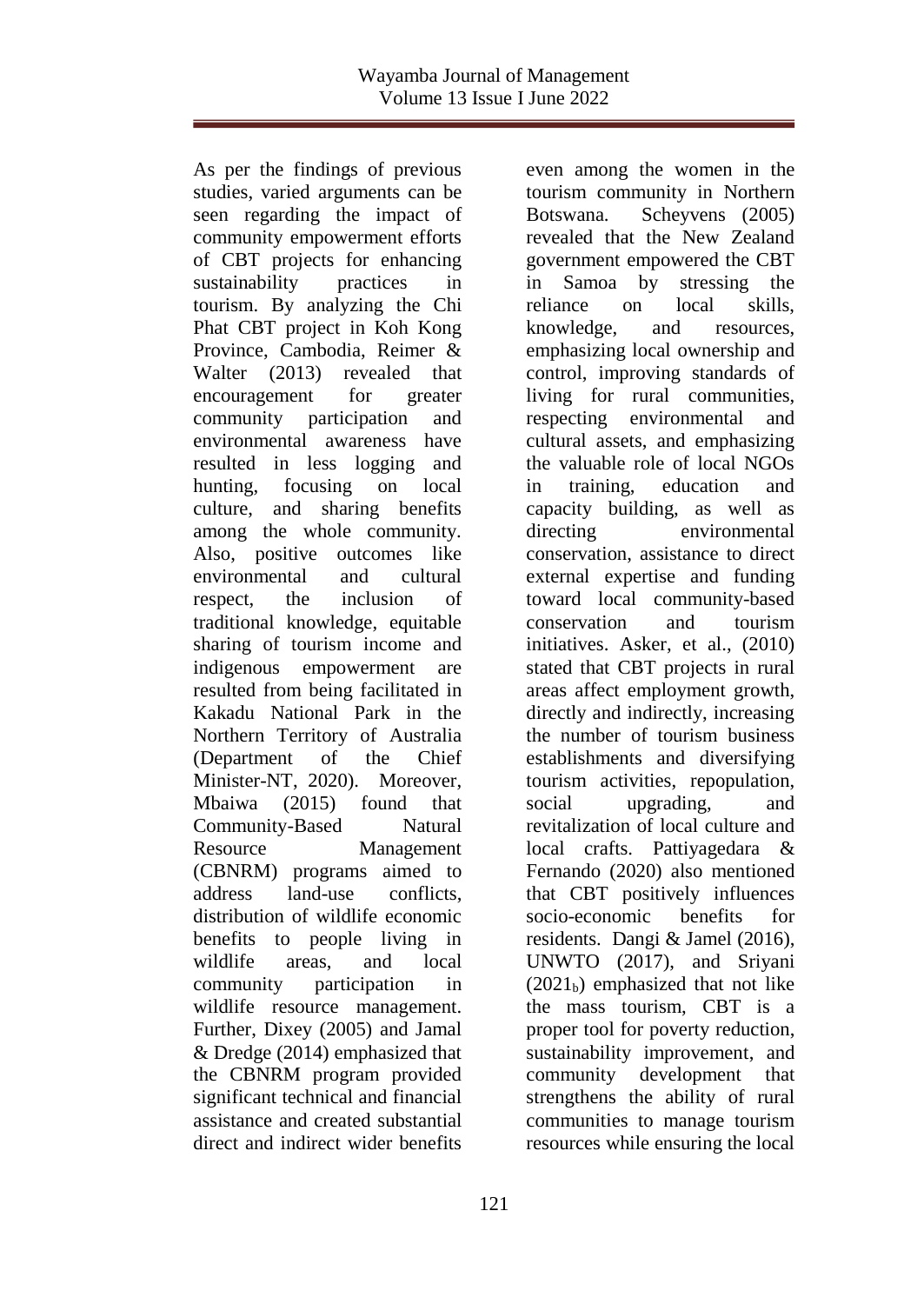community's participation towards initiating and sustaining the tourism business activities. Abukhalifeh & Wondirad (2019) highlighted that most of the CBT empowerment projects were able to create two major influential forces namely, the presence of strong CBT organizations and committed leadership with growing support.

Also, Jamal & Dredge (2014) pointed out that despite the development agendas have shifted to incorporate pro-poor initiatives and identify "triple bottom line" (environmental, economic, and social) goals that comfort with community development agendas tend to be complicated and sometimes indecisive. However, Khalid, et al., (2019) emphasized that there is a high risk of failure of any CBT project established on enhancing sustainable tourism practices if the community does not control or support the postimplementation actions. Though CBT projects aimed at achieving project goals, several CBT projects failed in achieving the goals of sustainable development and transformation of the lives of community people are problematic (Irshad, 2010; Ratnayake & Kasim, 2015; Samarathunga, et al., 2015; Ranasinghe, 2015; Sheham, 2016). In the Sri Lankan context, researchers revealed such failed CBT projects as Walathwewa Community Environmental and

Tourism Initiative (Ratnayake & Kasim, 2015; Ranasinghe, 2015), Rekawa Community Environmental and Tourism Initiative (Ratnayake & Kasim, 2015), Bundala and Nilwala community tourism project (Sheham, 2016), and Padavigampola and Madurawala CBT projects (Sriyani,  $2021<sub>b</sub>$ ). Also, several researchers (for example, Sharpley & Naidoo, 2010) highlighted that even though tourism enables to bring short-term economic benefits to the poor, tourism alone is unlikely to make longer-term sustainable contributions to poverty reduction. Even the empowerment of formal CBT projects was affected adversely to erode the traditionally established values of the village level. Alawattage, et al., (2016) highlighted that traditional small kinship groups formed informally to find microfinance requirement of their businesses called the 'Auction Ciettu' system was eroded by such formal interventions. Further, Sriyani  $(2021<sub>b</sub>)$  and Rodriguez-Giron & Vanneste (2019) argued that due to severe competition even at the community level, presently, several community people work alone to maximize the benefits for their own after reaching the self-sustainable level. Moreover, several authors such as Hunt, et al., (2015) and Jamal & Camargo (2014) argued that displacement and marginalization of local people, leakage of profits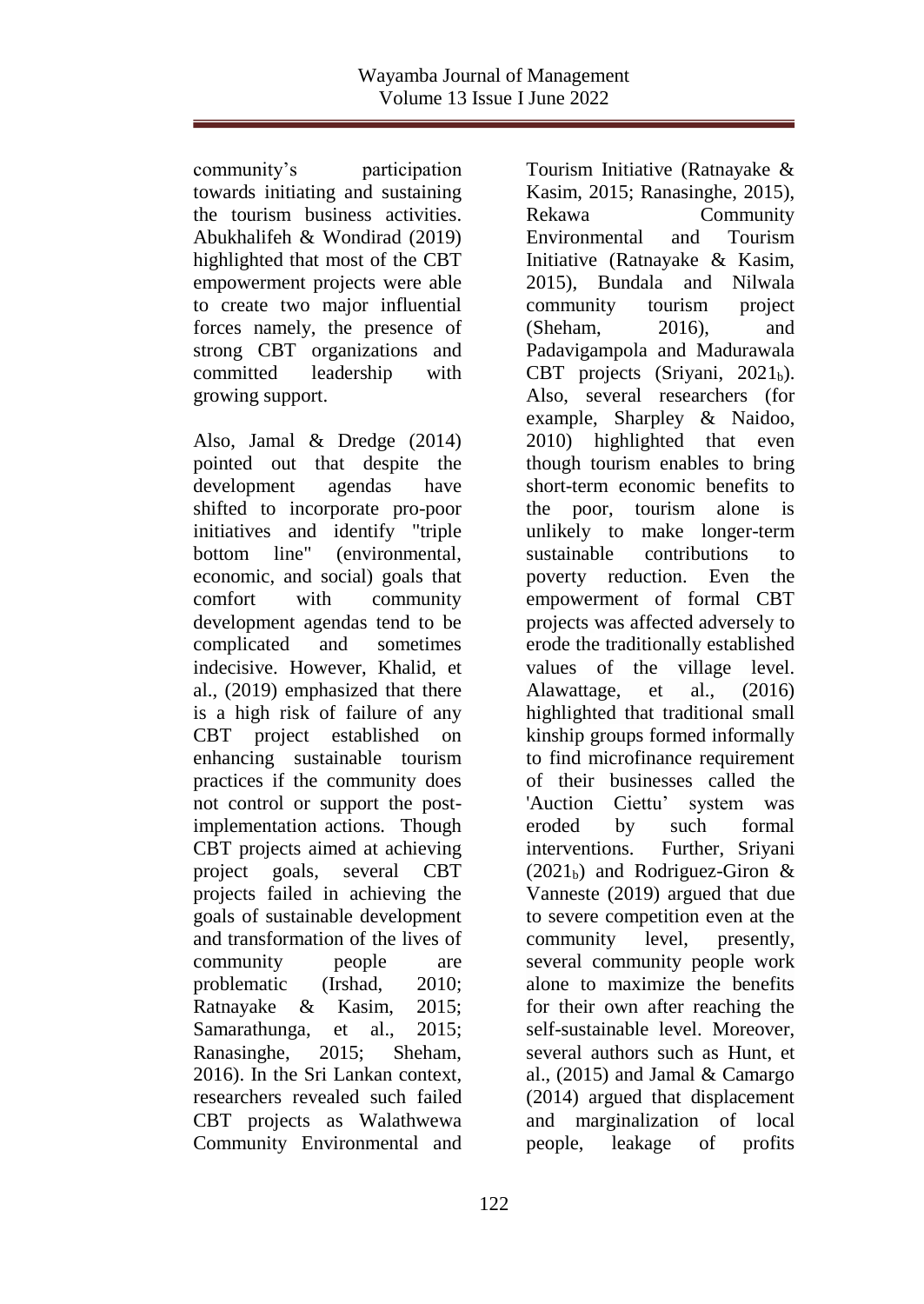offshore, widening socioeconomic inequalities, loss of traditional sources of income such as agriculture and fishery, and various forms of environmental degradation were the several adverse socioeconomic and environmental impacts of tourism development in rural destinations. This review of past research revealed that positive as well as negative impacts of CBT projects were reported. However, the emphasis on the impact of enhancing the sustainability practices among the rural entrepreneurial community in tourism is still lacking.

## *2.4 Challenges for Practicing Sustainable Tourism at Community Level*

Though sustainability in CBT activities is a must for ensuring long-term poverty alleviation and socio-economic development in rural tourism destinations, past researchers emphasized that several barriers inhibit sustainable tourism. These include inadequate support received from the government, inadequate financial, training, and technical support, lack of awareness and less capacity and ability of the people who are living in remote areas, the dominance of tourism by intermediaries and wealthy privileged, poor infrastructure (such as roads, electricity, clean water supply, waste management), low human capacity, inequitable distribution of tourism opportunities and income, less caring the community leadership (Kontogeorgopoulos, et al., 2014), negative community perception, traditional power patterns of community, a little contribution from tourism to community well-being, a weak relationship between the objectives of conservation and rural socio-economic development (Sheham,2016). Rajapakshe, et al., (2021) identified five sustainability challenges faced by SMEs as business capability to adopt economic, social and environmental challenges, application of ethical business practices, respect for limited natural resources and environmental values in the business process, quality standards, certifications and consideration of stakeholder needs in the business process. Sustainability challenges that had been emphasized by Jayasundara, et al., (2019) include efficient use of natural resources and safeguarding of the environment, engaging in ethical and responsible business practices, supplying high-quality products and services, and developing metrics to meet the stakeholder requirements. Ellis (2011) mentioned that even though CBT focuses on niche tourism markets which are generally small by nature, such as ecotourism, adventure tourism, etc., however, when the volume of tourists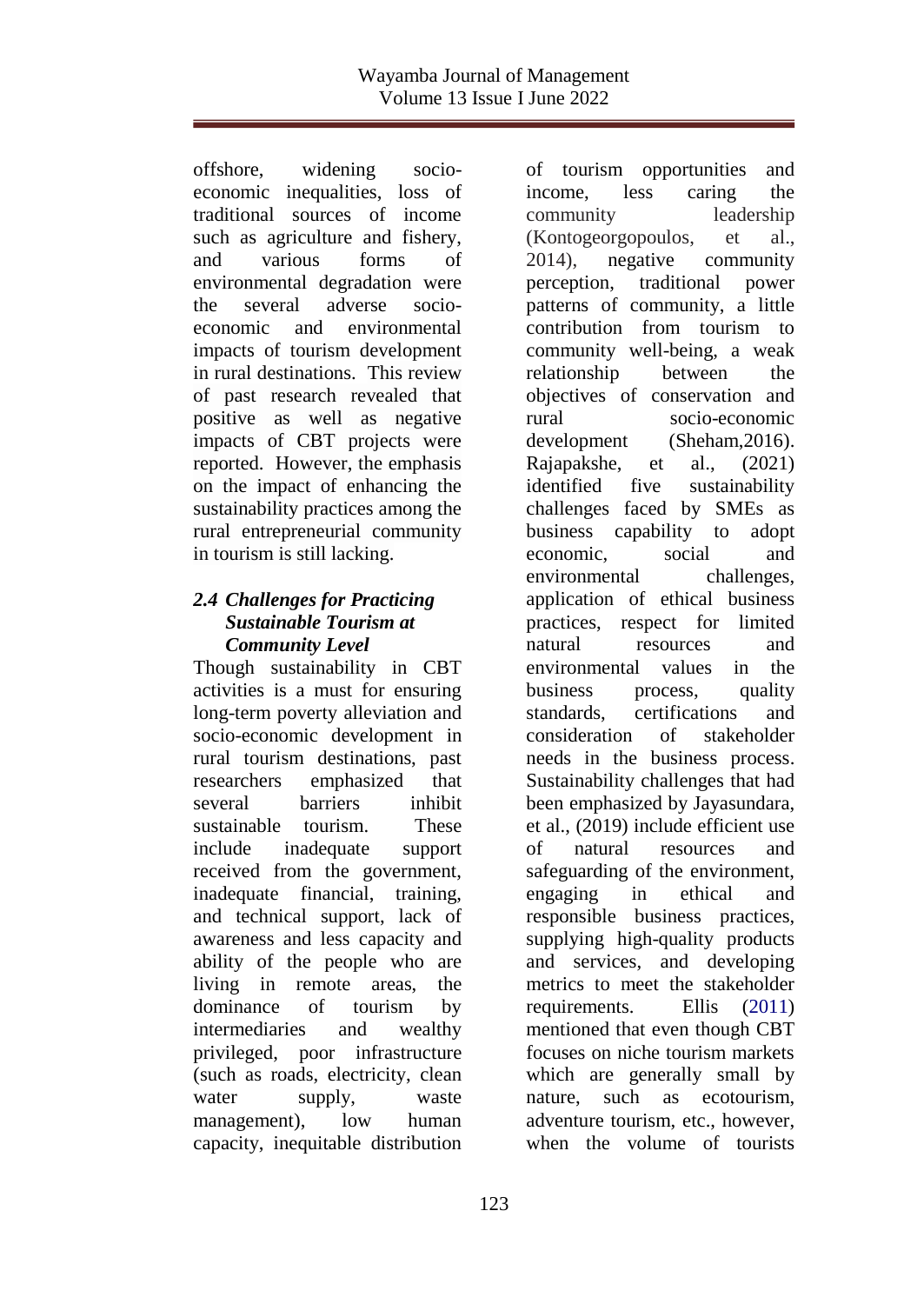increases the communities seem to be ill-prepared to respond to the demand. Community-based conservation programs in Zimbabwe appear the inability to ensure cultural sustainability and human-environmental relationships. Sheham (2016) mentioned that majority of CBT projects were identified as failed projects due to the inability to achieve both project goals as well as community goals therefore, sustainable tourism may not be the remedy to long term development as supposed, because development goals fundamentally conflict with sustainability goals and benefits cannot accrue to communities.

## **3. METHODS**

The positivism paradigm and quantitative research approach were selected for this study because it was expected to recognize the individual's constituents on a phenomenon of empowerment efforts of CBT projects towards the adoption of sustainability practices, and reveal relationships between these constructs. Moreover, data were expected to collect from a large sample with the purpose of testing the hypothetical relationships. The research strategy of this study was crosssectional survey method and a structured questionnaire was used in collecting data from the sample of MSSTEs. The population of this study was micro and small-scale tourism

entrepreneurs in Sri Lanka who were empowered by a CBT project to start tourism businesses and ensure sustainability in tourism. MSSTEs were defined based on the criteria of the number of employees of the business as 1-50, by using the definition of the National Policy Framework for SME Development in Sri Lanka (2016). A sample of 220 micro and small-scale tourism entrepreneurs (MSSTEs) was selected by using the random number generator with the list of MSSTEs who were empowered by the two selected CBT projects namely the International Labour Organization (ILO) and Ruhunu Tourism Bureau (RTB). ILO CBT project was initiated under the international donations and RTB CBT project was initiated under the Ministry of Tourism by using government funds. Both of these projects presently operate at the post-project period. The researcher was able to have a list of 140 MSSTEs from Ampara district and 310 MSSTEs from the Galle and Matara districts. Two villages namely Panama and Arugam Bay from Ampara district and 4 villages namely Kanneliya, Vihrahena, Mederipitiya, and Godahena from Galle and Matara districts were considered in selecting the sample. The structured research questionnaire included the demographic profile, and the business profile of the MSSTEs, five-point Likert-scale questions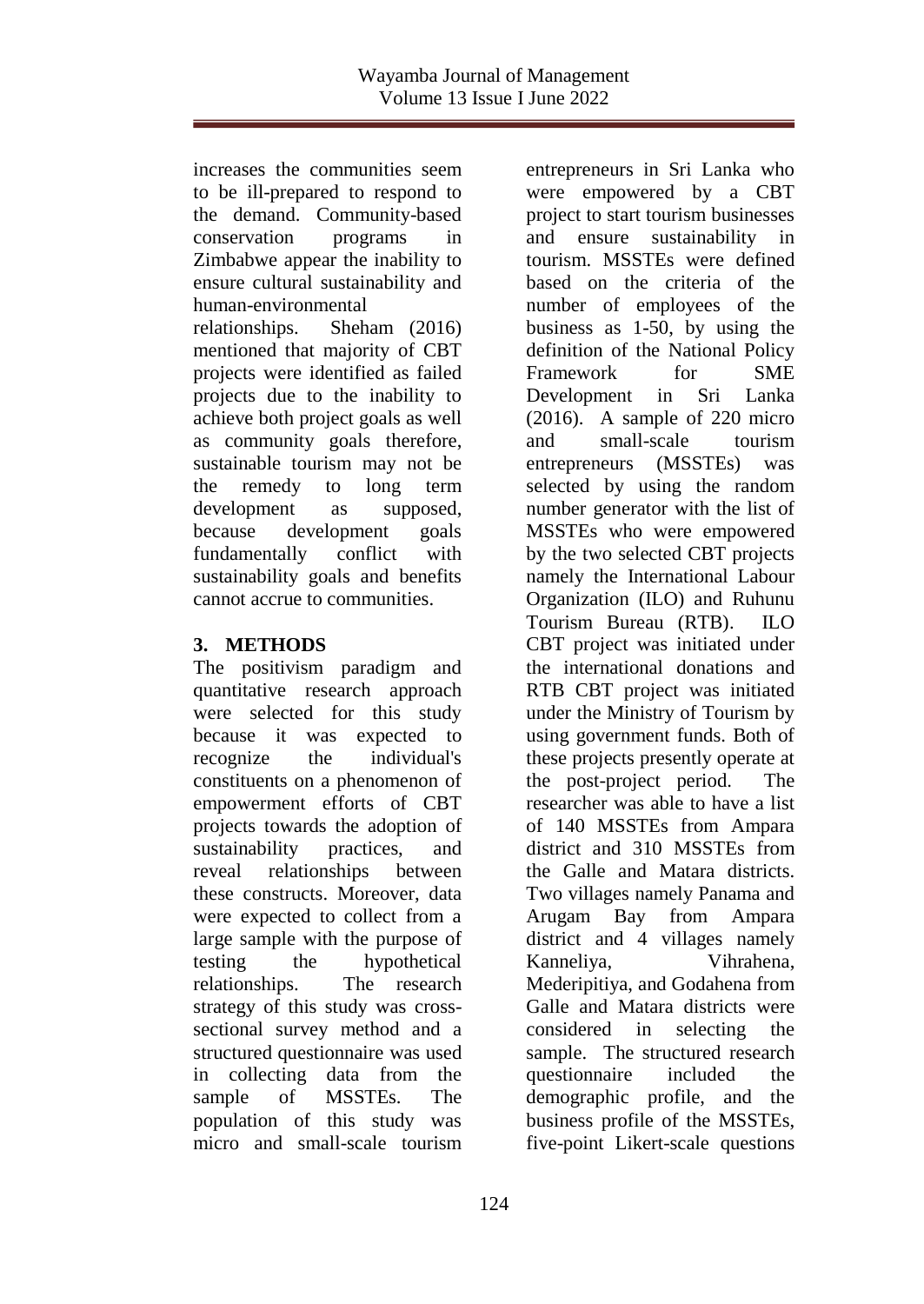from strongly disagree (1) to strongly agree (5) to reveal the extent of the empowerment efforts of CBT projects and the adoption of sustainability practices by the MSSTEs in the sample. Out of 220 questionnaires, 20 were ignored due to incomplete responses, and 200 questionnaires were processed for analysis purposes. The response rate was about 91 percent. Cronbach alpha test was applied to determine the reliability and the internal consistency of the measurements.

The dependent variable of this study was the sustainability practices adopted by the MSSTES and it was measured by using the most used three key dimensions economic, social and cultural, and environmental. It is believed that to ensure sustainable development, MSSTEs should incorporate these three concepts relating to every aspect of their business activities (Masocha, 2018). Empowerment efforts of the CBT projects were the independent variable of this study and 5 subdimensions including capacity building, financial assistance, education and training, network building, and monitoring and evaluation were taken into account based on the views of the previous researchers. In Appendices, Table 1 shows the operationalization of subdimensions of these dependent and independent variables.

Below mentioned three hypotheses were developed by focusing on the research gaps identified in this study and correlation and multiple regression analysis were applied to test these hypotheses.

- *H1: Empowerment efforts of the CBT projects affect significantly on reaching economic-related sustainability by the MSSTEs*
- *H2: Empowerment efforts of the CBT projects affect significantly on reaching social and cultural related sustainability by the MSSTEs*
- *H3: Empowerment efforts of the CBT projects affect significantly reaching environment-related sustainability by the MSSTEs.*

In addition to the structured questionnaire survey, an interview guide was applied to have a discussion with the 6 community tourism leaders and 6 officers of the selected two CBT projects. About 30 minutes discussion had with each of the person and after getting the permission, the interviews were recorded. Narrative expressions of the participants were summarized and used for analysis purpose.

## **4. RESULTS**

As per the demographic profile of the MSSTES, a majority (62%) in the study sample were women. It implied that more women had joined to receive empowerment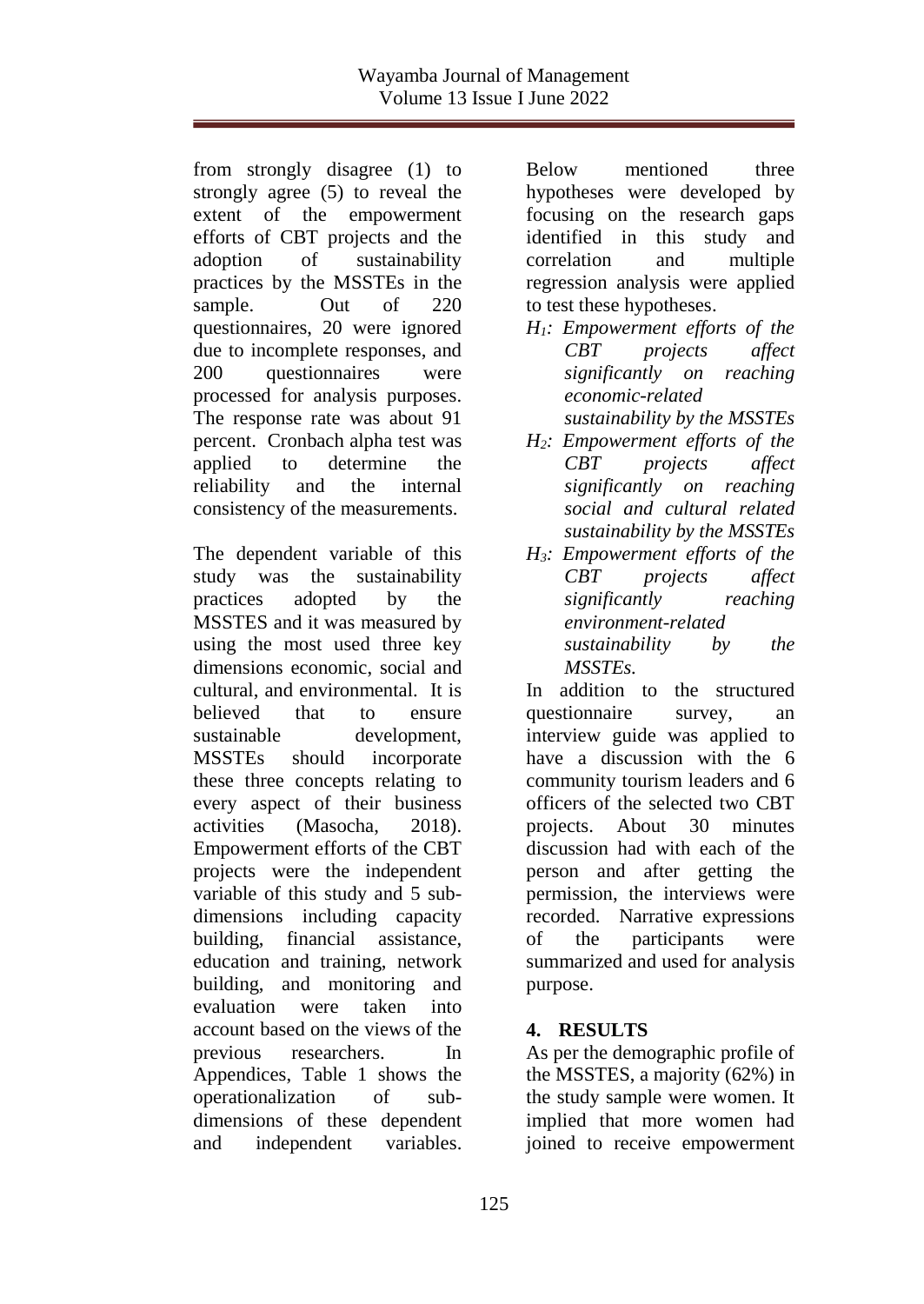from CBT projects in the selected villages. The majority have passed G.C.E. O/L (36%) and G.C.E. A/L (32%) and this convinced the high potential of entrepreneurial literacy among the MSSTEs in the selected villages to enhance their knowledge and know-how on sustainability practices. Also, 71% of the sample was between 30 to 50 years of age, and the empowerment of such capable and mature people is a good investment in local development. Homestays, souvenir shops, retailing food and beverages are the most common feminine CBT businesses, and tour guide and transport, wildlife and village life safari, water-based and landbased adventure activities, and restaurants are the most common masculine CBT businesses in the selected villages.

As seen in Table 2, Cronbach's alpha values greater than 0.6 for all constructs imply the internal consistency and the scales deemed reliable for further analyses as per the rule of thumb described by Zikmund (2013). Also, the assumptions of multiple regression analysis were met as per the statistics reported. The VIF values for all the five subdimensions of the independent variable were reported as between 1 to 5 and hence multicolinearity assumption was met. The Scatterplot diagram shows that standard residuals are scattered with no clear pattern and hence, the multiple

regression model is not influenced by the heteroscedastic problem.

One of the main objectives of this study is to reveal the impact of empowerment efforts of CBT projects on the adoption of sustainability practices by the tourism entrepreneurial community in rural villages. Table 3 shows the group statistics of empowerment efforts and sustainable tourism practices of the tourism entrepreneurial community. All the mean values reported as greater than 3.0 except the empowering through 'monitoring and evaluation'. Also, 'education and training' reported the highest mean value (4.153) and 'financial assistance' reported the  $2<sup>nd</sup>$  highest mean value (3.962). Hence, these two were the popular empowerment mechanisms for enhancing sustainability among the community tourism entrepreneurs. On the other hand, 'economic sustainability was the highest perceived sustainable practice adopted by the MSSTES in the sample. Also, as per the mean values, a satisfactory level of adoption of the other two aspects of sustainability practices can be seen and it shows that the projects' efforts were fruitful in inculcating a culture of sustainability in tourism in the selected villages.

Table 4 shows the correlations between the five dimensions of CBT empowerment efforts and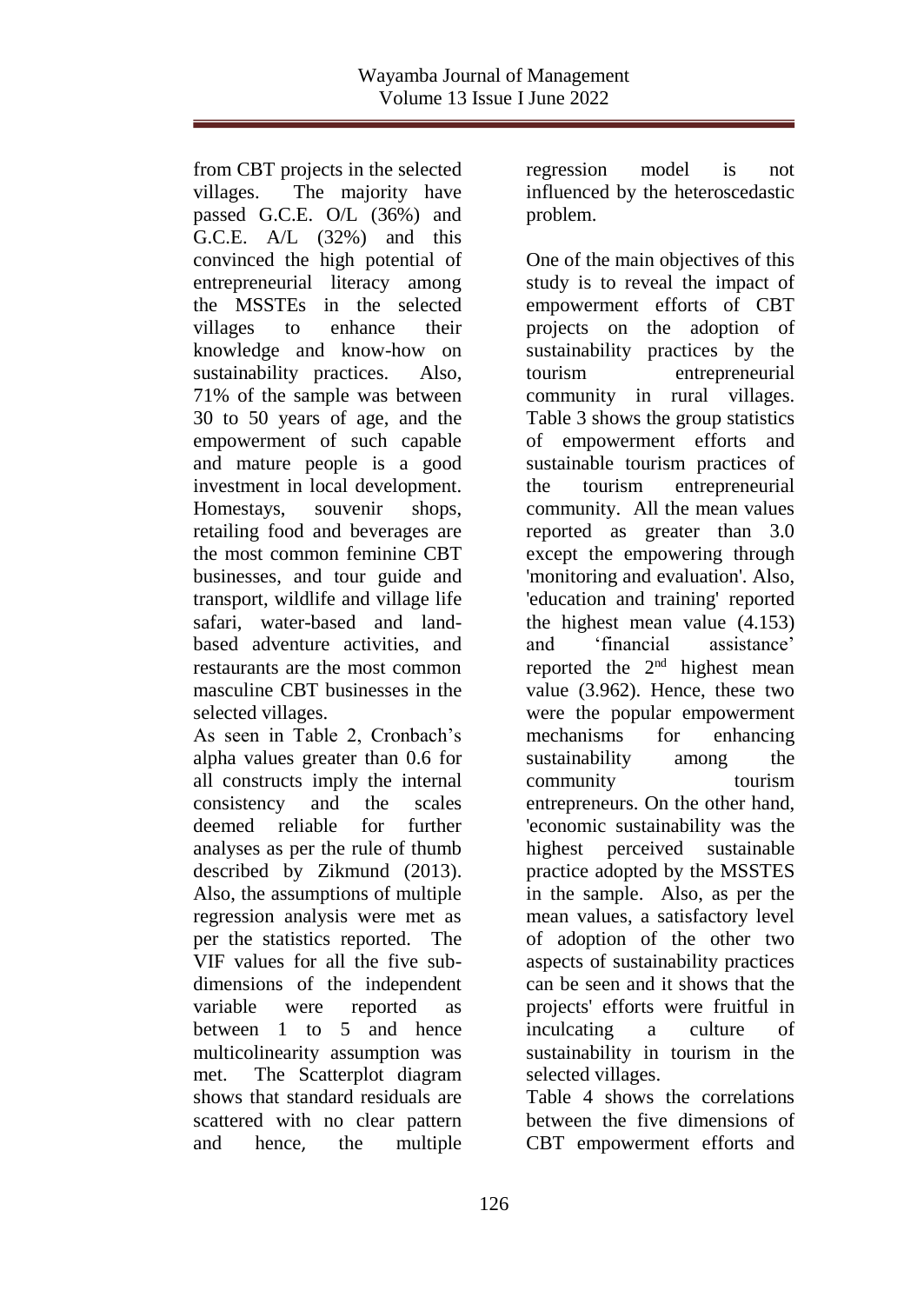enhancing sustainable tourism practices by the MSSTEs. All the Pearson correlation values were reported as positive and significant at the 0.01 level. Among the CBT empowerment efforts, Education and Training shows the highest positive correlation value (0.538) and it implies that education and training was the highly affecting factor in inculcating sustainability practices among the community. Monitoring and Evaluation effort was the less correlated factor (0.306) for stimulating the community towards the sustainability practices. However, all the 5 empowerment efforts contribute to enhancing the tourism sustainability practices among the rural community. The model summary depicted in Table 5 shows the  $\mathbb{R}^2$  values relating to the three models of economic sustainability, social and cultural sustainability, and environmental sustainability, and Table 6 shows the ANOVA results of these three models.

The three hypotheses formulated for this study aimed at testing whether the empowerment efforts of the CBT projects affect significantly reaching economic related, social and cultural related and environmental-related sustainability by the MSSTEs. These statistics show that a high positive correlation was reported between the CBT empowerment efforts and all the dimensions of

including economic sustainability (0.693), social and cultural sustainability  $(0.641)$ , and environmental sustainability (0.556) reached by the MSSTEs. Findings further revealed that CBT empowerment efforts explain 48 percent( $R^2 = 0.480$ ) of the total variability of the dependent variable of economic sustainability, 41.2 percent  $(R^2)$  $=0.412$ ) of the total variability of the dependent variable of social and cultural sustainability, and 30.9 ( $R^2 = 0.480$ ) percent of the total variability of the dependent variable of environmental sustainability. The  $\mathbb{R}^2$  value of economic sustainability is very closer to 0.5 shows that the model is effective enough to determine the relationship between CBT empowerment and reaching the economic sustainability other than social and cultural, and environmental sustainability. As depicted in Table 6, the F values relating to all the three sustainability practices [economic sustainability:  $F(1, 200)$ 19.541, p < .000; social and cultural sustainability: F(1, 200)  $= 69.926$ ,  $p < .000$ ; and environmental sustainability: F(1,  $200$ ) = 44.529, p < .000] show that independent variable (CBT empowerments) statistically significantly predict the dependent variable of reaching sustainability in tourism in terms of economic sustainability, social and cultural sustainability, as

sustainability practices in tourism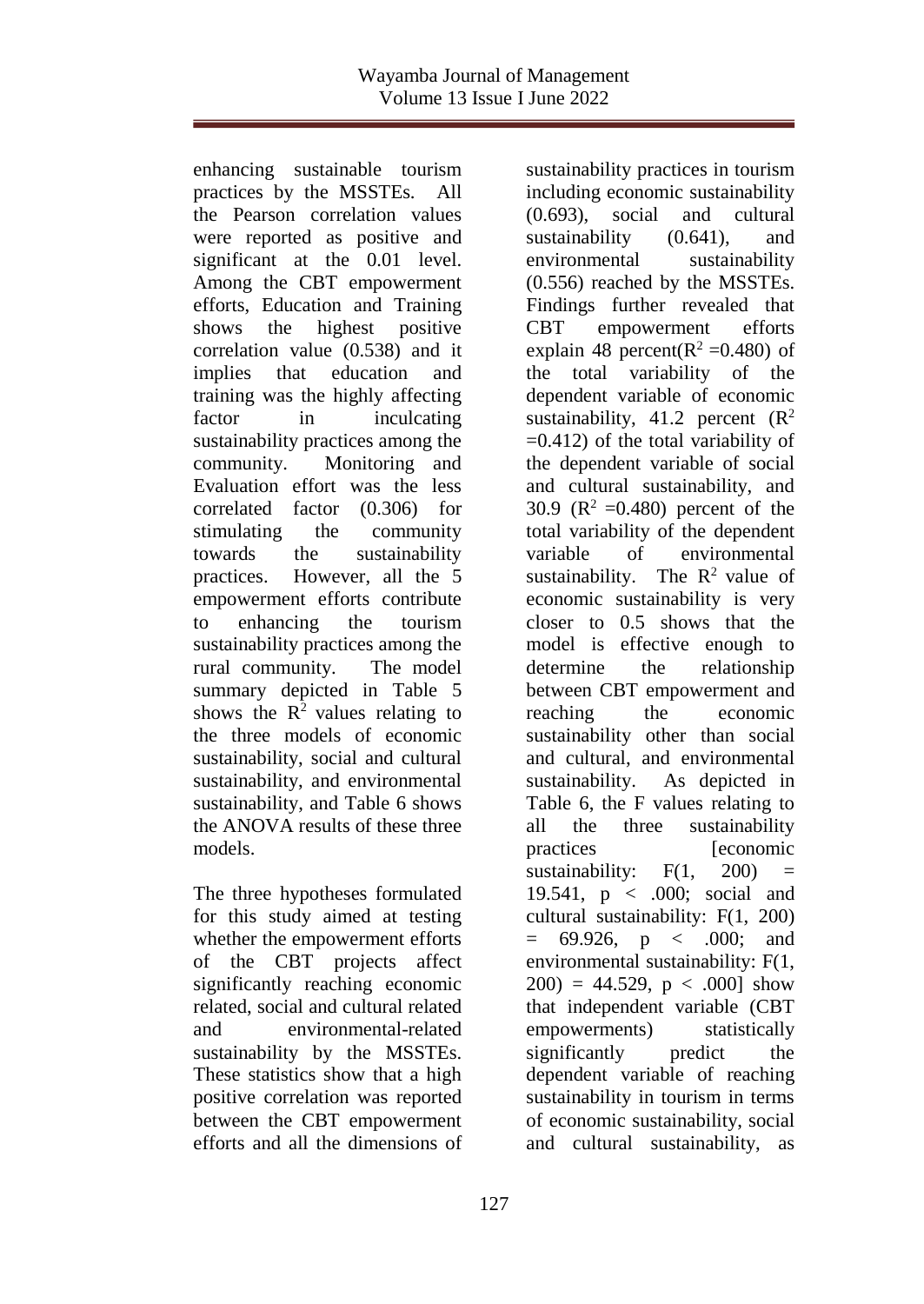well as environmental sustainability and it implies that the regression model is a good fit of the data.

The second objective of this study was focused to determine which pillars among the three pillars of sustainability practices were affected highly and significantly due to the empowerment efforts of the CBT projects. The coefficient statistics relating to CBT empowerment efforts and community sustainability practices in tourism shown in Table 7 support testing the three hypotheses formulated on focusing on this objective. Accordingly, the highest beta value of 0.667 was reported on economic sustainability and the second-highest value (0.641) and third-highest value (0.555) were reported respectively on social and cultural sustainability and environmental sustainability. All the beta values are significant at the 0.01 significance level and *t*  values are also greater than 2 indicating that all the three hypotheses of the study can be accepted. Accordingly, it can be determined that the selected two CBT projects affect enhancing economic sustainability, social and cultural sustainability, as well as the environmental sustainability among the MSSTEs in the selected 6 villages. Economic sustainability was the highly reached sustainability by the MSSTEs through the empowerment of

CBT projects and the other two sustainability practices (social and cultural sustainability, and environmental sustainability) were also affected significantly by the empowerment efforts.

The descriptive statistics regarding economic sustainability show that projects empowerments enable the community to open access to a diverse range of tourism-related livelihood opportunities, increasing the employment and income level of the villagers, recycling and reusing the waste to earn an extra income, and attracting more visitors. In terms of social and cultural sustainability, projects empowerments enable the community to have a wellfunctioning CBT association with strong and committed leadership to direct the community for greater participation in tourism development, enhance the quality of life of the people while managing properly the dual role of female entrepreneurs and managing the multi-income sources of the family, eliminate unfair competition among the members in the community by assisting to maintain standards, and intervening to transfer the inherited knowledge and skills on local culture and crafts among future generations. Also, the empowerments of both projects facilitate the achievements of environmental sustainability in terms of ensuring a non-polluted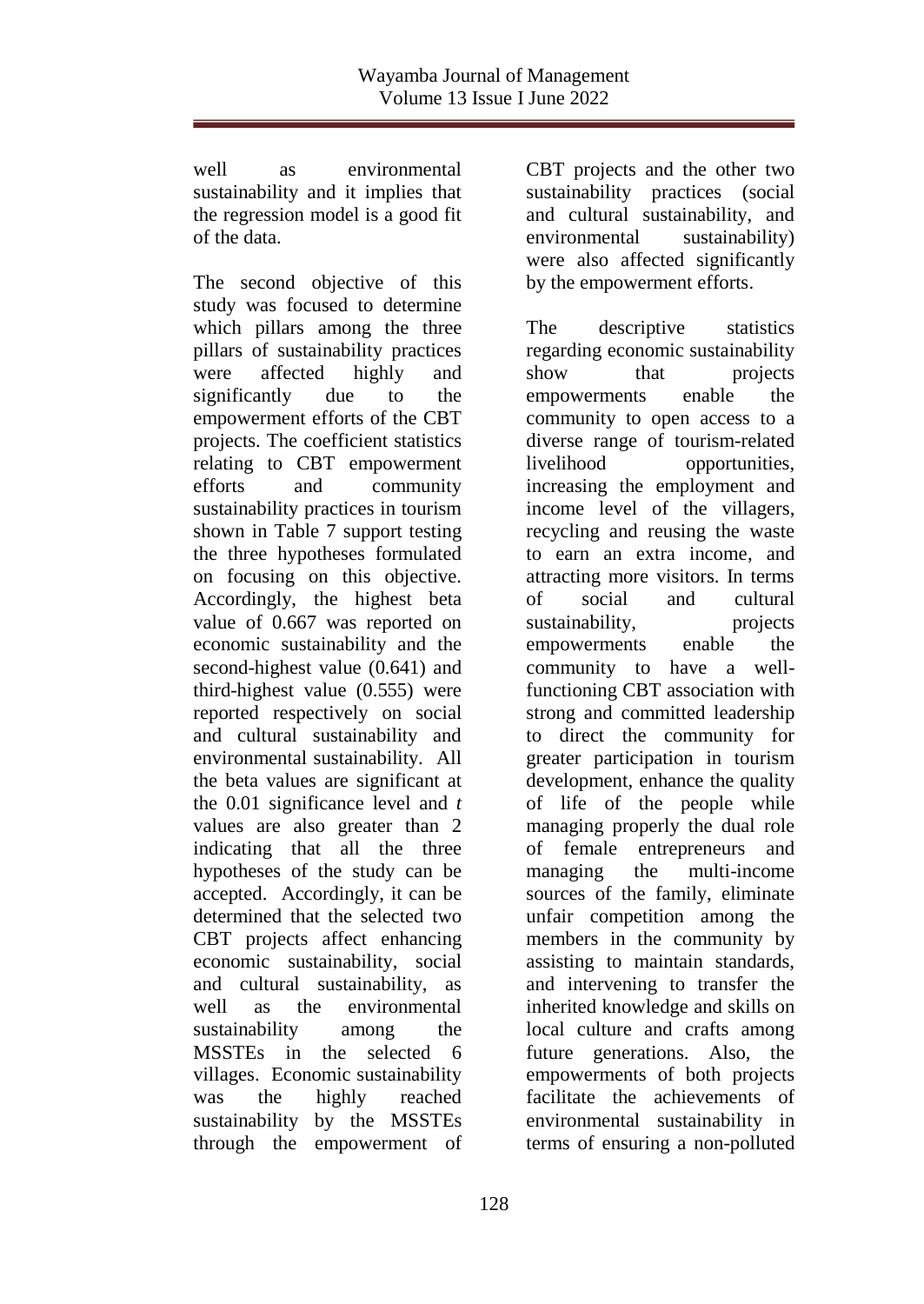surrounding by self-managing the business waste, empowering to develop the village as a "green destination" and maintaining a balance between the business expansions and natural resources utilization, and aware and change the mindsets of the visitors and community on how they can contribute in protecting the environment.

Further, the discussions had with the community leaders of the two selected CBT projects revealed that it was able to achieve mainly the sustainability in tourism by increasing tourism-related livelihood opportunities and direct and indirect employment opportunities in the tourism sector, increasing women's involvement in tourism activities, increasing the household income due to multi income sources, improving living standard and quality of life of families, infrastructure development in the villages, utilizing productively the untouched resources and talents for tourism, accumulation a reputation as the business community and powerful entrepreneurial networks, generating a strong village-level leadership and a strong voice and leadership succession, and greater community participation in village-level development. Moreover, the majority of the community leaders claimed that even though the CBT projects work hardly on empowering the community to adopt and reach

sustainability in tourism, due to the prevailing economic crisis of the country as well as the lack of long term tourism development plan and transparent decision making at the ministry level, and regular changes of the ministers and the responsible heads at the ministry and provincial level affect severely on ensuring the overall sustainability in the tourism industry.

## **5. DISCUSSION**

Varied arguments are presented in the research literature on the impact of community empowerment efforts of CBT projects for enhancing the use of sustainability practices by community tourism entrepreneurs. Most of the past studies such as ILO (2011), Kostalova (2017), Pandigama & Sriyani, 2019, Scheyvens & Van der Watt (2021), Rajapakshe, et al., (2021), etc. used economic, social and cultural, and environmental sustainability as the dependent variable and this study also used the same dimensions. Previous researchers such as Ampumura, et al., (2008), Goodwin & Santilli (2009), Tasci, et al., (2013), Ranasinghe (2015), Samarathunga, et al., (2015), Sardianou, et al., (2016), Anuar & Sood (2017), Scheyvens & Van der Watt (2021), etc. used a similar type of dimensions in measuring the independent variable of CBT empowerment as used in this study. However, empowerment through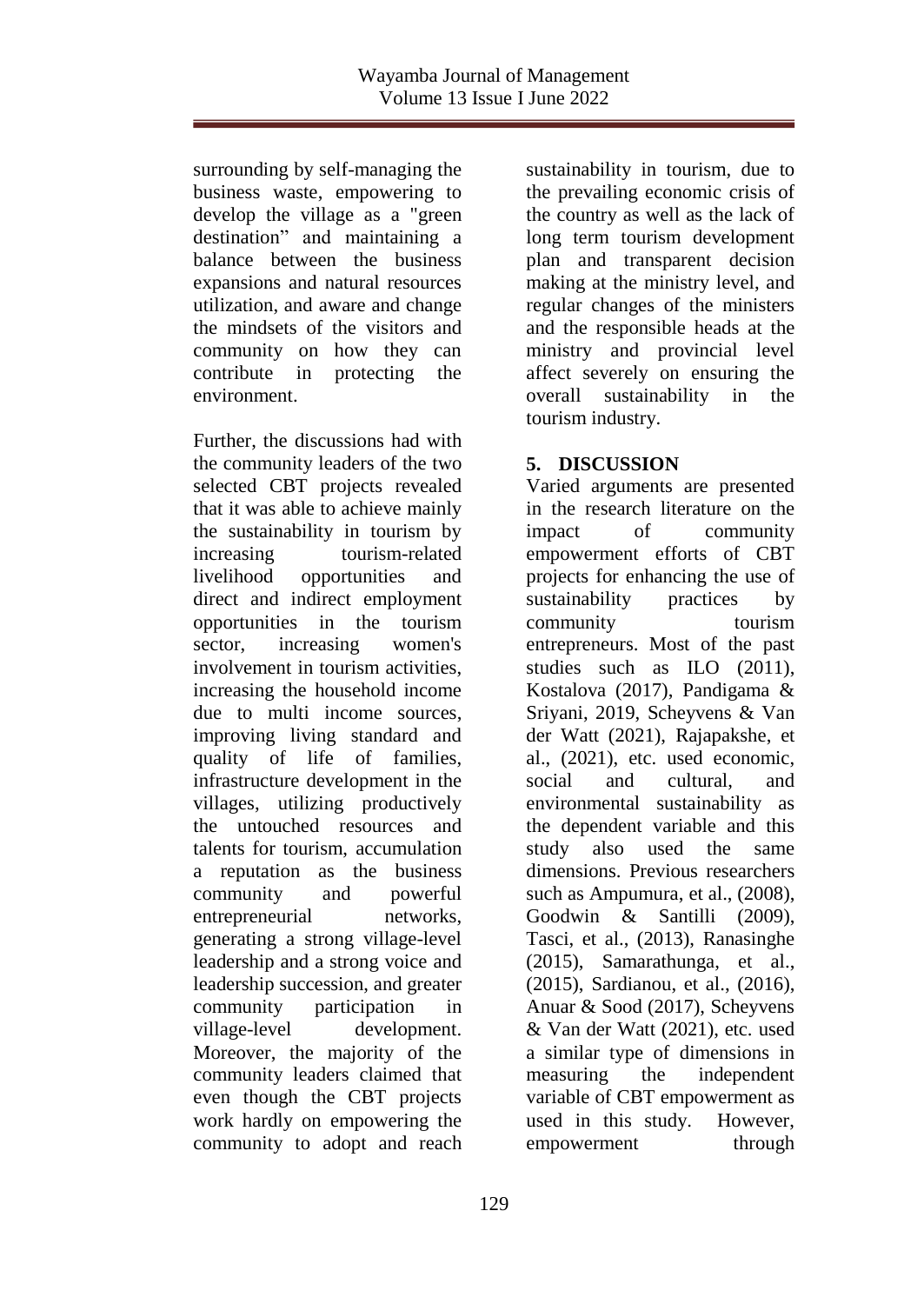monitoring and evaluation which was applied in this study is unavailable in the existing research literature. This study found that CBT empowerments were done in terms of capacity development, financial assistance, education and training, network building, and monitoring and evaluation. Though the capacity development of this study was taken as strengthening the community by developing the required infrastructure and other facilities which require to convert a destination into a tourism attractive place, several past studies interpreted it by including education and training also as capacity development. As found in this study, several researchers mentioned that education and training (Sardianou, et al., 2016; Anuar & Sood, 2017; Scheyvens & Van der Watt (2021) and financial assistance (Ampumura, et al., 2008; Goodwin & Santilli, 2009; Kostalova, 2017) were the highly recognized empowerment tools by the community. The findings of this study also supported the arguments on the effectiveness of network building (Ampumuza, et al., 2008; David & Szucs, 2009; Erkus & Eraydin, 2010; Connelly & Sam, 2018; Nitikasetsoontorn, 2015) and capacity development (Scheyvens, 2005; Anuar & Sood, 2017) as empowerment tools. Monitoring and evaluation as an empowerment tool was rare in the research literature and this

study also revealed that though a positive correlation exists, it was the less popular tool of empowerment. When considering the impact of CBT empowerment on reaching the tourism sustainability by the rural tourism entrepreneurs, past researchers provided varied arguments such as the effect positively and significantly (Tasci, et al., 2013 & 2014; Asker, et al., 2010; Nitikasetsoontorn, 2015; Connelly and Sam,2018; Pattiyagedara & Fernando, 2020), not affect significantly (Ranasinghe, 2015; Samarathunga, et al., 2015; Ratnayake & Kasim, 2015; Sheham, 2016; Karacaoğlu and Birdir, 2017; Rodriguez-Giron & Vanneste, 2019), and mix results (Mielke, 2012; Riehl, et al., 2015). Karacaoğlu & Birdir (2017) realized that conservation of tourism resources and capacity development had a lower acceptance rate and these cannot fully embrace sustainable tourism. However, this study revealed that the CBT empowerments were affected positively and significantly on reaching sustainability in all the three facets of economic, social and cultural, and environmental sustainability. Among these three facets, economic sustainability was the highly reported sustainability practice. Accordingly, it can be determined that CBT projects gave the highest concern on poverty reduction and let to gain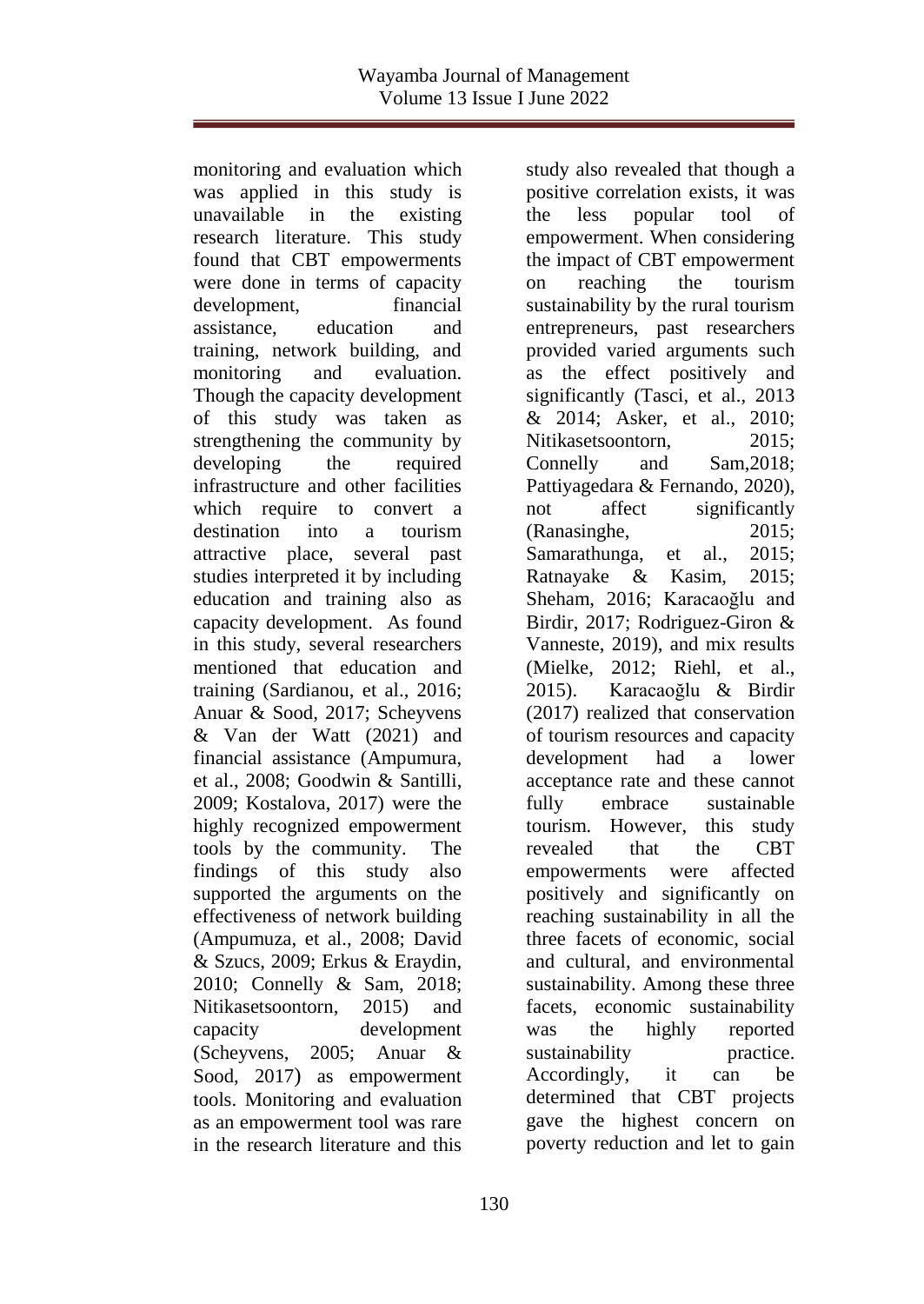economic benefits fairly for all the MSSTEs as argued by (Asker, et al., 2010; Dangi & Jamel, 2016; UNWTO, 2017). However, even recent researchers found that sustainability practices were recognized as a good predictor of business success by the tourism community (Connelly & Sam, 2018) while others say not (Karacaoğlu & Birdir 2017; Sriyani,  $2021<sub>b</sub>$ ).

## **6. CONCLUSION**

One of the main focuses of this study was to reveal whether the CBT empowerment efforts affect significantly on enhancing the reaching of sustainability in tourism by the MSSTEs and it was found that the community was able to reach sustainability in tourism in terms of all the three aspects of economic, social and cultural, and environmental sustainability. Another key focus of this study was to determine which facet of tourism sustainability among the three facets was affected significantly due to CBT empowerment efforts. It was found that compared to social and cultural as well as environmental sustainability, economic

sustainability was reported as highly achieved sustainability practice which reached due to empowerment efforts. Accordingly, it can be determined that CBT projects gave the highest concern on poverty reduction and let to gain economic benefits fairly for all the MSSTEs who work cooperatively with the CBT society. Even though past experiences were there in an international and national level regarding the problems and bottlenecks of CBT project empowerment towards adopting sustainability practices by the community, the selected two projects of this study were able to achieve their goals. As per the qualitative views of the community leaders, having a strong five-year strategic plan for the tourism sector development as well as the involvement of CBT projects as the arm which brings development paths and facilitation to the local level together with the community participation is essential for continuing the achieved sustainability at the rural level in tourism.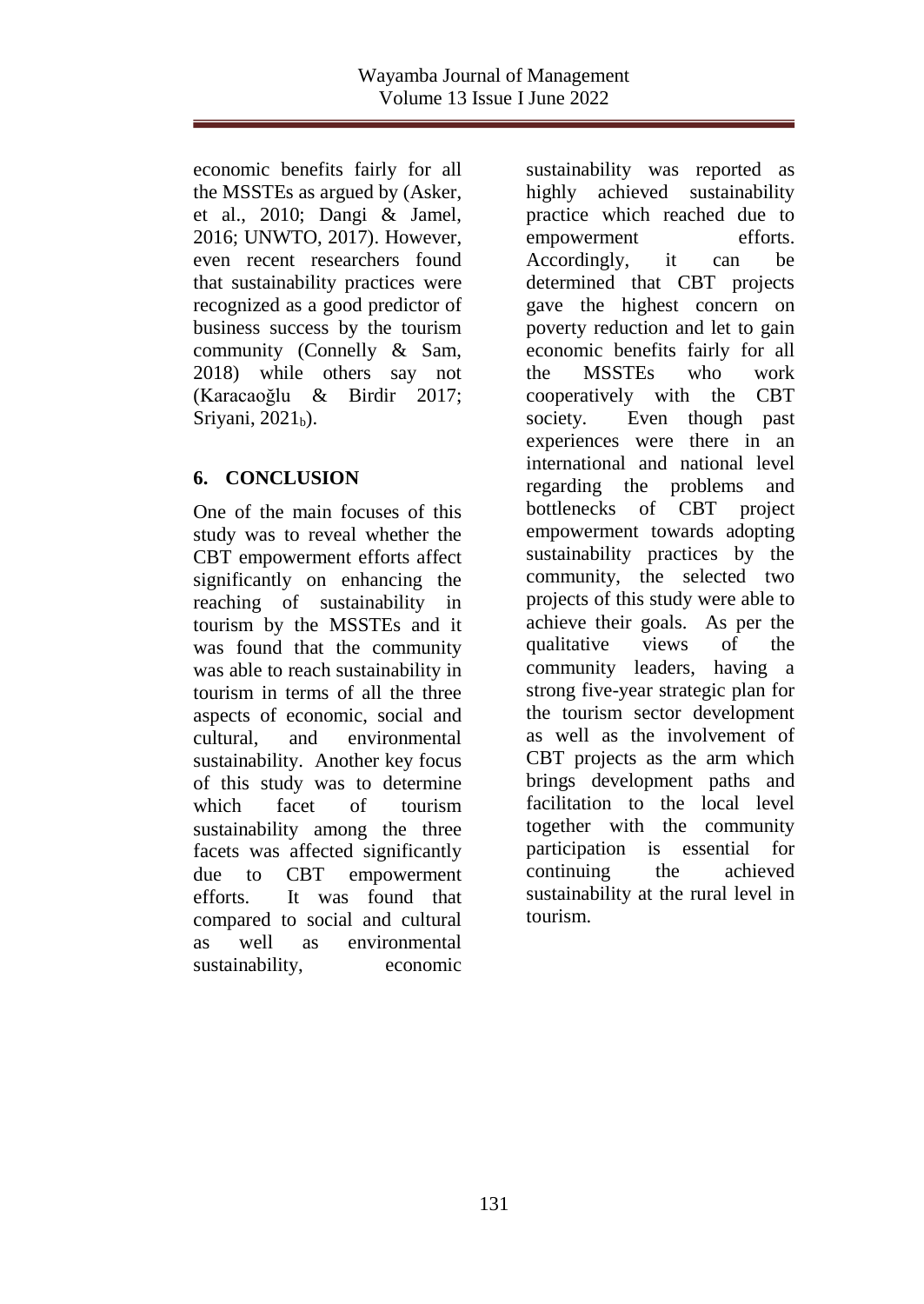# **APPENDIX**

# **Table 1: Operationalization of Variables**

| Code            | CBT project assistance for <i>Capacity Building</i> in the village                              |  |  |  |  |  |
|-----------------|-------------------------------------------------------------------------------------------------|--|--|--|--|--|
| CB1             | Assistance for infrastructure developments like road systems, water,                            |  |  |  |  |  |
|                 | electricity, communication, sanitary facilities, transport, theme parks,                        |  |  |  |  |  |
|                 | etc.                                                                                            |  |  |  |  |  |
| CB <sub>2</sub> | Assistance for building common facilities to manage properly the solid                          |  |  |  |  |  |
|                 | waste.                                                                                          |  |  |  |  |  |
| CB <sub>3</sub> | Assistance for opening up avenues for tourism-based entrepreneurial<br>livelihoods.             |  |  |  |  |  |
| CB4             | Encouraging the villagers to develop a village development fund.                                |  |  |  |  |  |
|                 | CBT project's involvement in <i>Financial Assistance</i> for the villagers                      |  |  |  |  |  |
| FA1             | Providing financial grants and capital goods to start tourism businesses.                       |  |  |  |  |  |
| FA2             | Assistance to receive microfinance to start a tourism business.                                 |  |  |  |  |  |
| FA3             | Assistance to find incremental capital to expand the business.                                  |  |  |  |  |  |
| FA4             | Encouragements for individual and group savings and use of the                                  |  |  |  |  |  |
|                 | retained earnings for business expansions.                                                      |  |  |  |  |  |
|                 | CBT project's involvement in providing <b>Education &amp; Training</b> for the                  |  |  |  |  |  |
|                 | villagers                                                                                       |  |  |  |  |  |
| ET1             | Providing Business Management & Technology training.                                            |  |  |  |  |  |
| ET <sub>2</sub> | Aware of the community $\&$ visitors on protecting and proper utilization                       |  |  |  |  |  |
|                 | of natural and other resources while protecting those for future uses.                          |  |  |  |  |  |
| ET3             | Aware the community on how to manage waste at their premises,                                   |  |  |  |  |  |
|                 | compose manufacturing, reduce food waste, etc.                                                  |  |  |  |  |  |
| ET4             | Aware the community about the imposed rules and regulations relating                            |  |  |  |  |  |
|                 | to sustainability practices.                                                                    |  |  |  |  |  |
| ET <sub>5</sub> | Aware of the community about how to reduce environmental pollution<br>and resource degradation. |  |  |  |  |  |
| ET6             | Train the community on how to utilize eco-friendly things in their                              |  |  |  |  |  |
|                 | businesses.                                                                                     |  |  |  |  |  |
| ET7             | Inculcate the attitudes of self-determination, self-help, and self-reliance                     |  |  |  |  |  |
|                 | among the community.                                                                            |  |  |  |  |  |
| <b>CBT</b>      | project's involvement in Network Building among the community                                   |  |  |  |  |  |
| NB1             | Support for creating community-level societies                                                  |  |  |  |  |  |
| NB <sub>2</sub> | Networking with the Municipal Council/Pradeshiya Saba/waste                                     |  |  |  |  |  |
|                 | collectors to dispose properly of the solid waste                                               |  |  |  |  |  |
| NB <sub>3</sub> | Create linkages between public, non-governmental, private, and civil                            |  |  |  |  |  |
|                 | society                                                                                         |  |  |  |  |  |
| NB4             | Facilitate to create of market linkages                                                         |  |  |  |  |  |
| NB <sub>5</sub> | Networking with public, private, & NGO sector financial institutions                            |  |  |  |  |  |
|                 | CBT project's involvement in <i>Monitoring &amp; Evaluation</i> the sustainable                 |  |  |  |  |  |
|                 | practices                                                                                       |  |  |  |  |  |
| ME1             | The project team visits the village to observe the progress of CBT                              |  |  |  |  |  |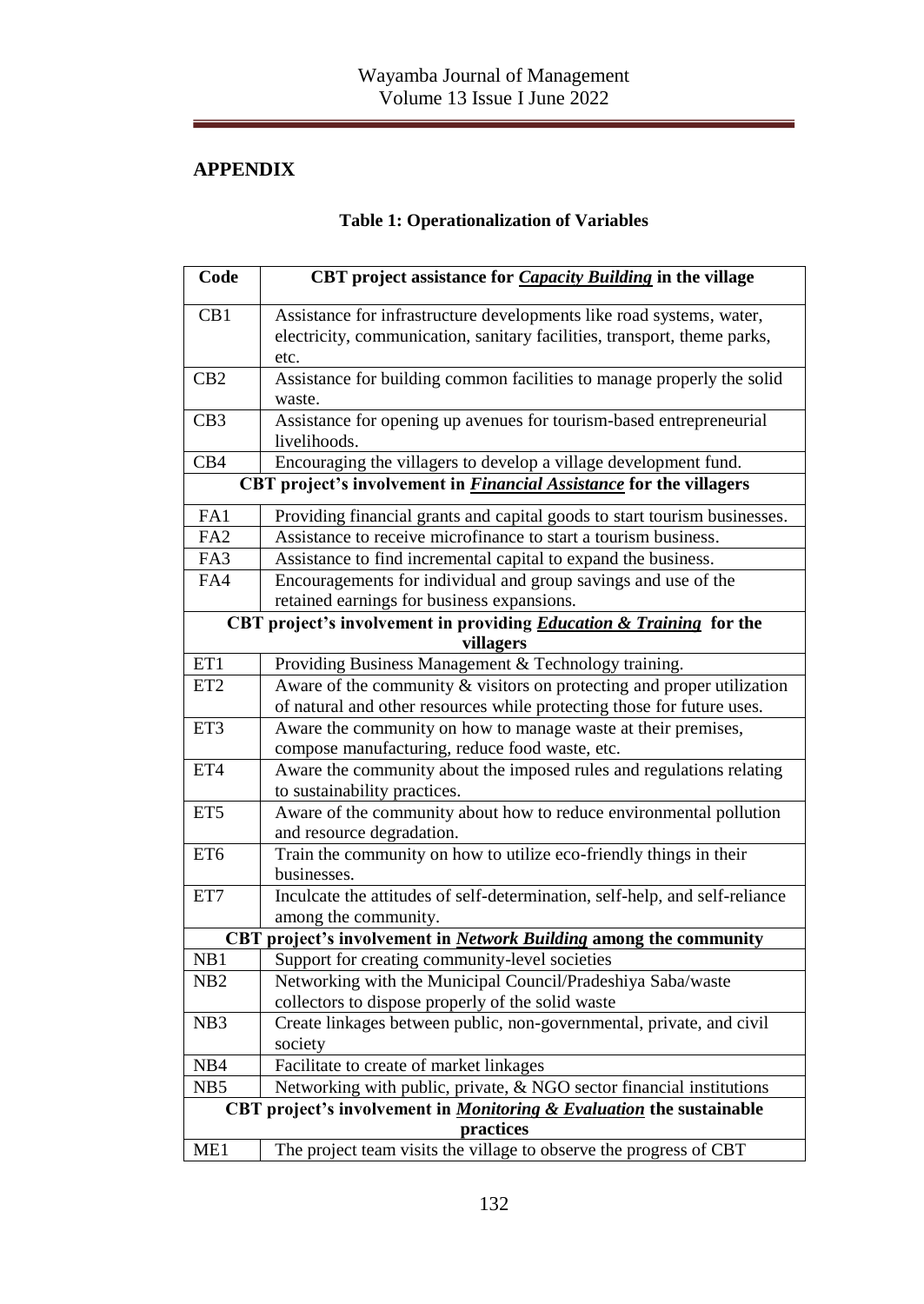|                  | activities and sustainable practices.                                      |
|------------------|----------------------------------------------------------------------------|
| ME2              | CBT project annually organizes a competition to select the best            |
|                  | sustainable tourism business model in the village.                         |
| ME <sub>3</sub>  | CBT project discusses the problems relating to sustainability practices    |
|                  | faced by the community.                                                    |
|                  | <b>Economic Sustainability</b>                                             |
| EC1              | Increase employment opportunities and a diverse range of livelihood        |
|                  | opportunities                                                              |
| EC <sub>2</sub>  | Enhance the income level of the villagers                                  |
| EC <sub>3</sub>  | Equitable sharing of income-earning opportunities                          |
| EC <sub>4</sub>  | Managing waste for earning extra income and cost reduction                 |
| EC <sub>5</sub>  | Increasing visitors due to clean environment & high-quality services       |
|                  | Social & Culture Sustainability                                            |
| SCS <sub>1</sub> | Well-functioning of the CBT association                                    |
| SCS <sub>2</sub> | Strong and committed community leadership                                  |
| SCS <sub>3</sub> | Greater community participation in village-level tourism development       |
| SCS4             | Enhance the quality of life of the villagers                               |
| SCS <sub>5</sub> | Balancing tourism business activities as a housewife or dual/multi         |
|                  | income earner                                                              |
| SCS <sub>6</sub> | Eliminate the unfair competition among the members                         |
| SCS7             | Intervene to transfer the inherited knowledge $\&$ skills on local culture |
|                  | and crafts                                                                 |
|                  | <b>Environmental Sustainability</b>                                        |
| EN1              | Self-manage the business waste to ensure a non-polluted surrounding        |
| EN <sub>2</sub>  | Developed the village as a "Green Destination"                             |
| EN <sub>3</sub>  | Maintain a balance between business expansions and resources               |
|                  | utilization                                                                |
| EN4              | Aware the visitors and community about protecting the environment          |

## **Table 2: Reliability Test Results**

| <b>Construct</b>                    | <i>Indicators</i>                 | Cronbach's |       |
|-------------------------------------|-----------------------------------|------------|-------|
|                                     |                                   | alpha      |       |
| Capacity Building                   | CB1, CB2, CB3, CB4                |            | 0.802 |
| <b>Financial Assistance</b>         | FA1, FA2, FA3, FA4                |            | 0.793 |
| Education & Training                | ET1, ET2, ET3, ET4, ET5, ET6, ET7 |            | 0.837 |
| Network Building                    | NB1, NB2, NB3, NB4, NB5           |            | 0.719 |
| Monitoring & Evaluation             | ME1, ME2, ME3                     |            | 0.809 |
| <b>Economic Sustainability</b>      | EC1, EC2, EC3, EC4, EC5           |            | 0.812 |
| Social & Cultural                   | SC1, SC2, SC3, SC4, SC5, SC6, SC7 |            | 0.767 |
| Sustainability                      | EN1, EN2, EN3, EN4                |            | 0.791 |
| <b>Environmental Sustainability</b> |                                   |            |       |

Source: Survey 2022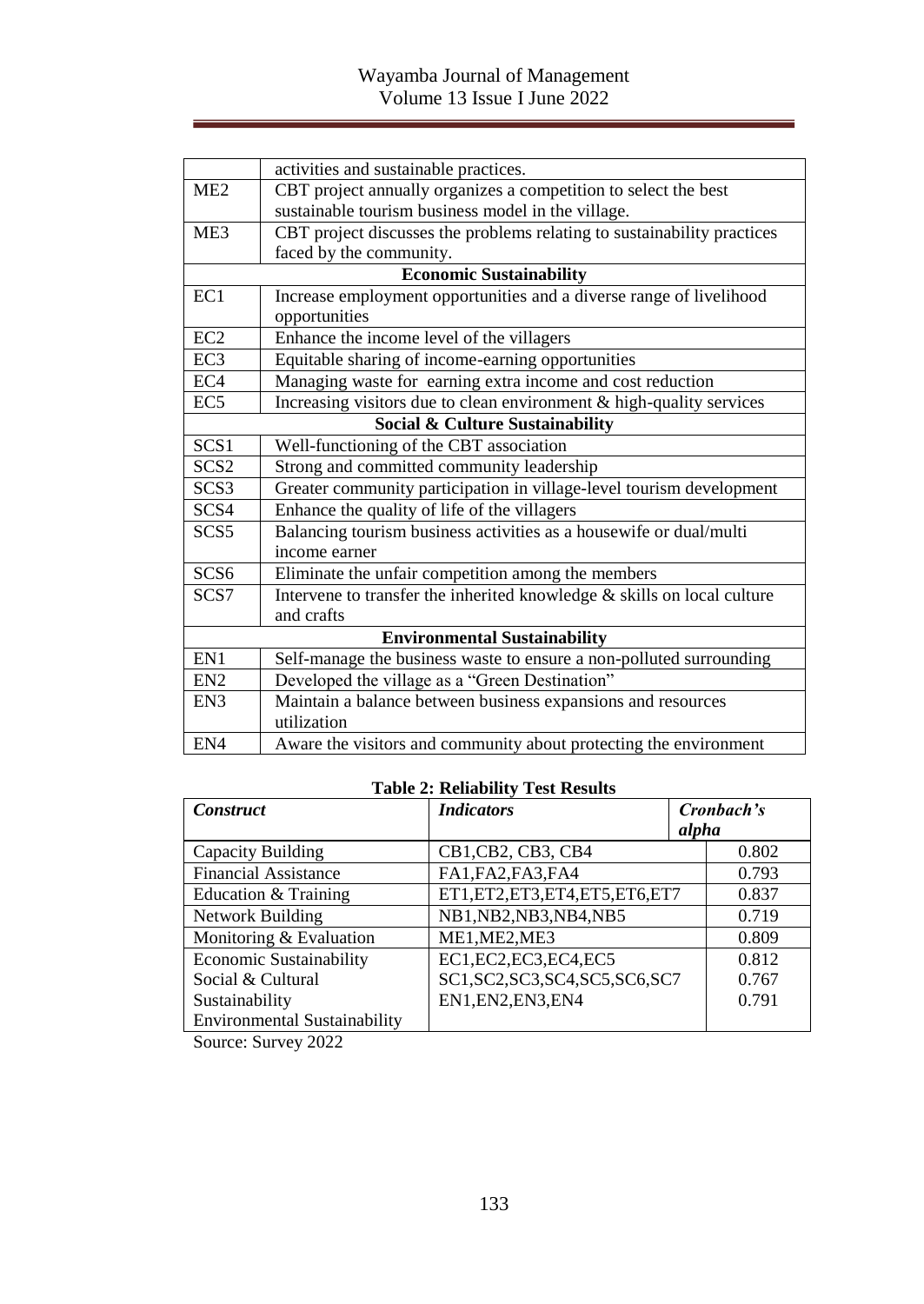| Construct                           | N          | Mean  | <b>Standard</b> |
|-------------------------------------|------------|-------|-----------------|
|                                     |            |       | Deviation       |
| Capacity Building                   | <b>200</b> | 3.493 | 1.183           |
| <b>Financial Assistance</b>         | <b>200</b> | 3.962 | 1.117           |
| Education & Training                | 200        | 4.153 | 1.005           |
| <b>Network Building</b>             | <b>200</b> | 3.327 | 1.012           |
| Monitoring & Evaluation             | <b>200</b> | 2.538 | 1.138           |
| <b>Economic Sustainability</b>      | <b>200</b> | 3.816 | 1.173           |
| Social & Culture Sustainability     | <b>200</b> | 3.312 | 1.102           |
| <b>Environmental Sustainability</b> | 200        | 3.110 | 1.002           |

**Table 3: Group Statistics of CBT Empowerments & Sustainability Practices**

Source: Survey: 2022

#### **Table 4: Correlations between CBT Empowerments and Sustainability Practices**

| <b>CBT</b> Empowerments     | <b>Sustainability Practices</b> |
|-----------------------------|---------------------------------|
| Capacity Building           | $.465**$                        |
| <b>Financial Assistance</b> | $.513**$                        |
| Education & Training        | $.538***$                       |
| Network Building            | $.451**$                        |
| Monitoring & Evaluation     | 306 $*$                         |

\*\*. Correlation is significant at the 0.01 level (2-tailed). N=200 Source: Survey-2022

#### **Table 5: Model Summary of CBT Empowerments and Tourism Sustainability**

| <b>Model</b>            | R    | $\mathbb{R}^2$ | <b>Adjusted</b> | <b>Std.</b> Error of the |
|-------------------------|------|----------------|-----------------|--------------------------|
|                         |      |                | $R^2$           | <b>Estimate</b>          |
| Economic Sustainability | .693 | .480           | .453            | .53402                   |
| Social & Culture        | .641 | .412           | .407            | 35244                    |
| Sustainability          |      |                |                 |                          |
| Environmental           | .556 | .309           | .301            | .38007                   |
| Sustainability          |      |                |                 |                          |

Predictors: (Constant) CB,FA,ET,NB,ME Source: Survey-2022

#### **Table 6: ANOVA Results on CBT Empowerments and Tourism Sustainability**

| Model |            | Sum of<br><b>Squares</b> | df  | Mean<br>Square | F      | Sig.              |
|-------|------------|--------------------------|-----|----------------|--------|-------------------|
|       |            |                          |     |                |        |                   |
| EC    | Regression | 9.349                    |     | 9.349          | 19.541 | .000 <sup>b</sup> |
|       | Residual   | 11.758                   | 200 | .198           |        |                   |
| SC.   | Total      | 21.107                   | 201 |                |        |                   |
|       | Regression | 8.686                    |     | 8.686          | 69.926 | .000 <sup>b</sup> |
|       | Residual   | 12.421                   | 200 | .124           |        |                   |
| EN    | Total      | 21.107                   | 201 |                |        |                   |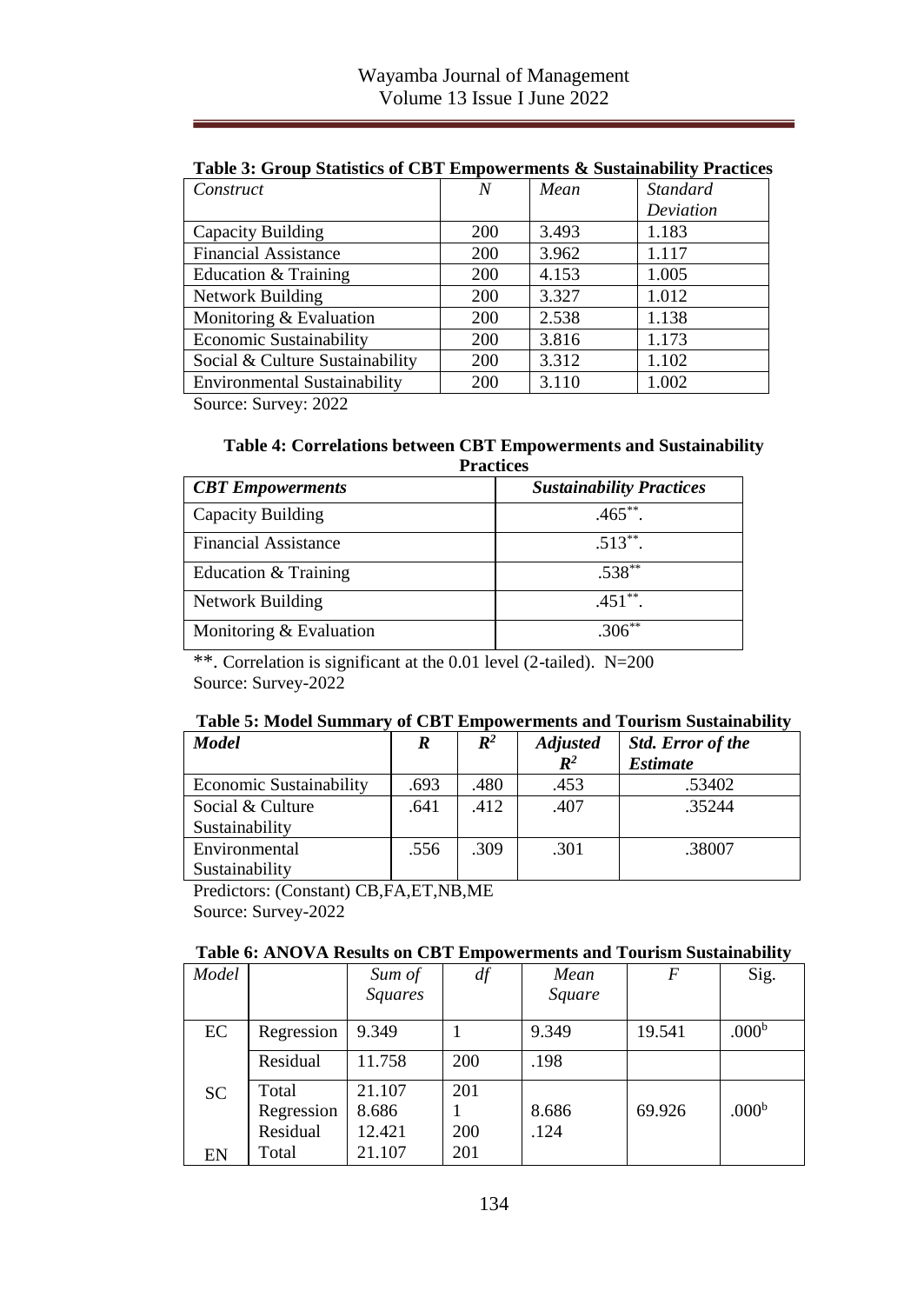### Wayamba Journal of Management Volume 13 Issue I June 2022

|                                               | Regression<br>Residual<br>Total | 6.502<br>14.536 | 200<br>201 | 6.502<br>.145 | 44.529 | .000 <sup>b</sup> |  |
|-----------------------------------------------|---------------------------------|-----------------|------------|---------------|--------|-------------------|--|
| a. Dependent Variables: EC, SC, EN            |                                 |                 |            |               |        |                   |  |
| b. Predictors: (Constant)- CB, FA, ET, NB, ME |                                 |                 |            |               |        |                   |  |

Source: Survey-2022

| Table 7: Coefficient Statistics of Empowerment Efforts and Sustainability in |  |
|------------------------------------------------------------------------------|--|
| <b>Tourism</b>                                                               |  |

| <b>Model</b> |                     | <b>Unstandardized</b><br>Coefficients |                   | <b>Standardized</b><br>Coefficients |       | Sig. |
|--------------|---------------------|---------------------------------------|-------------------|-------------------------------------|-------|------|
|              |                     | B                                     | <b>Std. Error</b> | <b>Beta</b>                         |       |      |
| EC           | (Constant)          | .671                                  | .113              |                                     | 6.088 | .000 |
|              | Empowerments        | .512                                  | .058              | .667                                | 8.916 | .000 |
| <b>SC</b>    | (Constant)          | .621                                  | .123              |                                     | 5.063 | .000 |
|              | <b>Empowerments</b> | .598                                  | .072              | .641                                | 8.362 | .000 |
| EN           | (Constant)          | .913                                  | .110              |                                     | 8.276 | .000 |
|              | Empowerments        | .387                                  | .058              | .555                                | 6.680 | .000 |

Source: Survey – 2022

#### **REFERENCES**

Abukhalifeh, A. N. and Wondirad, A. (2019). Contributions of community-based tourism to the socio-economic wellbeing of local communities: the case of Pulau Redang Island, Malaysia, *International Journal of Tourism Sciences*, https://doi.org/10.1080/1598 0634.2019.1621521

Aghazamani, Y. and Hunt, C. A. (2017). Empowerment in Tourism: A Review of Peer-Reviewed Literature, *Tourism Review International*, 21, 333–346, DOI:

https://doi.org/10.3727/1544 27217X15094520591321. Alawattage, C., Graham, C. and Wickramasinghe, D. (2019). Micro accountability and bio politics: Microfinance is a Sri Lankan village, *Accounting, Organizations and Society*, *ELSEVIER, 72*, 38-60, https://www.sciencedirect.c om/science/article/abs/pii/S0 361368218302642

- Amir, A. F. (2015). Sustainable tourism development: a study on community resilience for rural tourism in Malaysia, Procedia - Social and Behavioral Sciences, 168, 116-122.
- Ampumuza, C., Hendriks, N., Klunder, R., Mazurek, J.,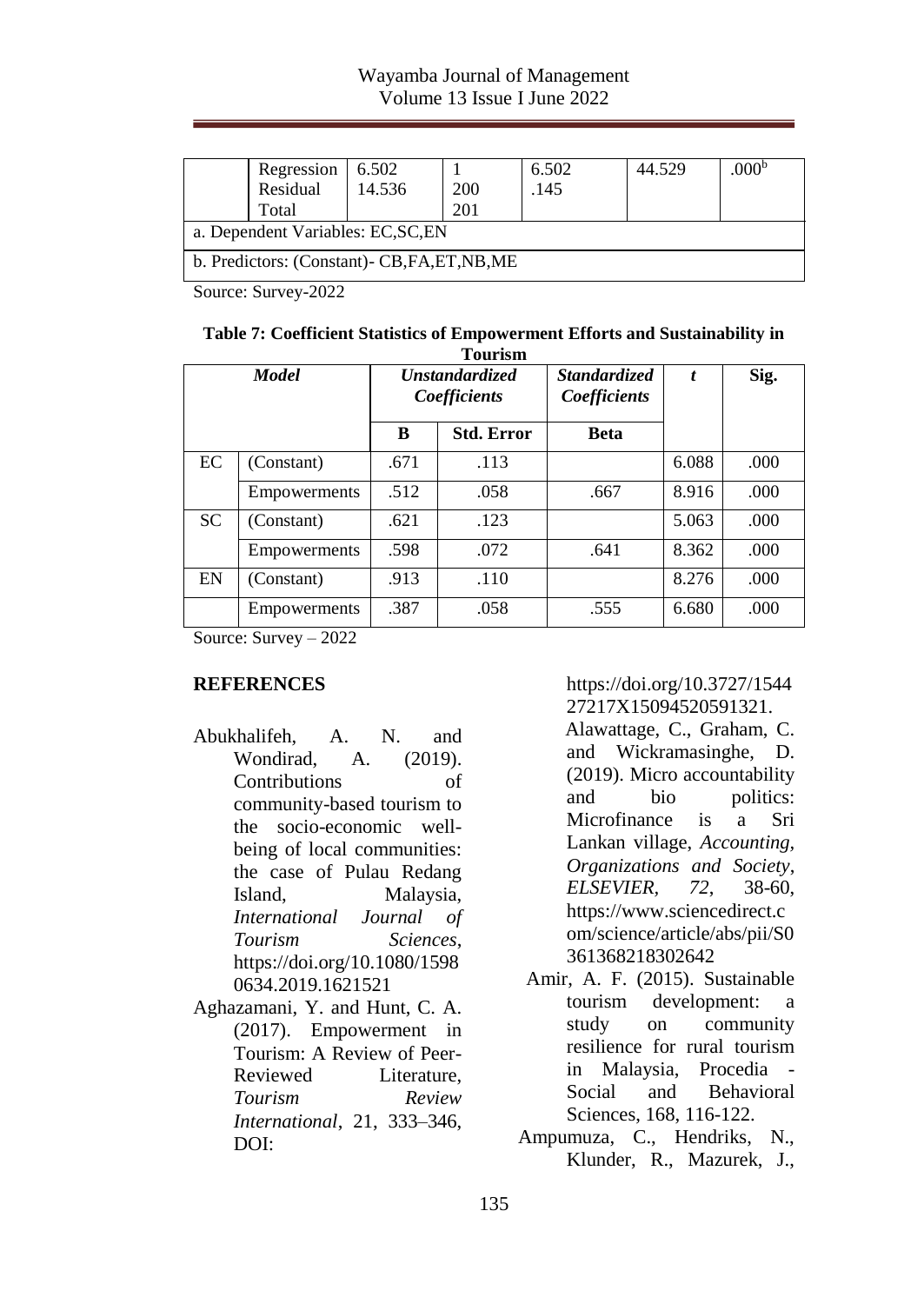Ong, S. T., Pan, S., et al. (2008). Women Empowerment through Tourism. Wageningen: Wageningen University and Research Centre.

- Anuar, A.N.A. and Sood, N.A.A.M. (2017). Community-Based Tourism: Understanding, Benefits and Challenges, Journal of Tourism  $&$  Hospitality, 6(1), DOI:  $10.4172/2167$ 0269.1000263
- Anuar, A. N. A., and Sood, N. A. A. S. (2017). Communitybased tourism: Understanding, benefits, and challenges. *Journal of Tourism & Hospitality*, 6(1), 1000263. [https://doi.org/10.4172/2167](https://doi.org/10.4172/2167-0269.1000263) [-0269.1000263](https://doi.org/10.4172/2167-0269.1000263)
- Asker, S., Boronyak, L., Carrard, N., and Paddon, M. (2010). *Effective Community Based Tourism: a best practice manual.* Sustainable Tourism Cooperative Research Center.
- Ayazlar, G., and Ayazlar, R. A. (2016, December 20). Residents' Tourism Support Behavior: The Role Of Sustainable Tourism Attitude. *ReaserchGate*, 135.
- Boley, B.B., Maruyama, N., and Woosnam, K.M. (2015). Measuring empowerment in an eastern context: Findings from Japan. *Tourism Management*, 50, 112–122.

Dangi, Tek B., and Tazim Jamal. (2016). An Integrated Approach to Sustainable Community Based Tourism. *Journal of Sustainability*. *8*, 475, doi:10.3390/su8050475.

David, L., and Szucs, C. (2009). Building of Networking, Clusters, and Regions for Tourism in the Carpathian Basin via Information and Communication Technologies. 63-74.

- Department of the Chief Minister-Northern Territory, (2020). Beyond Measure: The economic and social value of Kakadu National Park, www.deloitte.com.au
- Dixey, L. (2005). Inventory and analysis of communitybased tourism in Zambia. Zambia: Production, Finance, and Technology (PROFIT), 29–6[0,](http://africanphilanthropy.issuelab.org/resources/20015/20015.pdf) *[africanphilanthropy.issuelab](http://africanphilanthropy.issuelab.org/resources/20015/20015.pdf) .org* › [resources](http://africanphilanthropy.issuelab.org/resources/20015/20015.pdf)
- Dolezal, C. and Novelli, M. (2020). Power in Community-Based Tourism: Empowerment and Partnership in Bali, *Journal of Sustainable Tourism*, 1– 19.

DOI: [10.1080/09669582.202](https://doi.org/10.1080/09669582.2020.1838527) [0.1838527](https://doi.org/10.1080/09669582.2020.1838527)

Ellis, S. (2011). Communitybased tourism in Cambodia: exploring the role of community for successful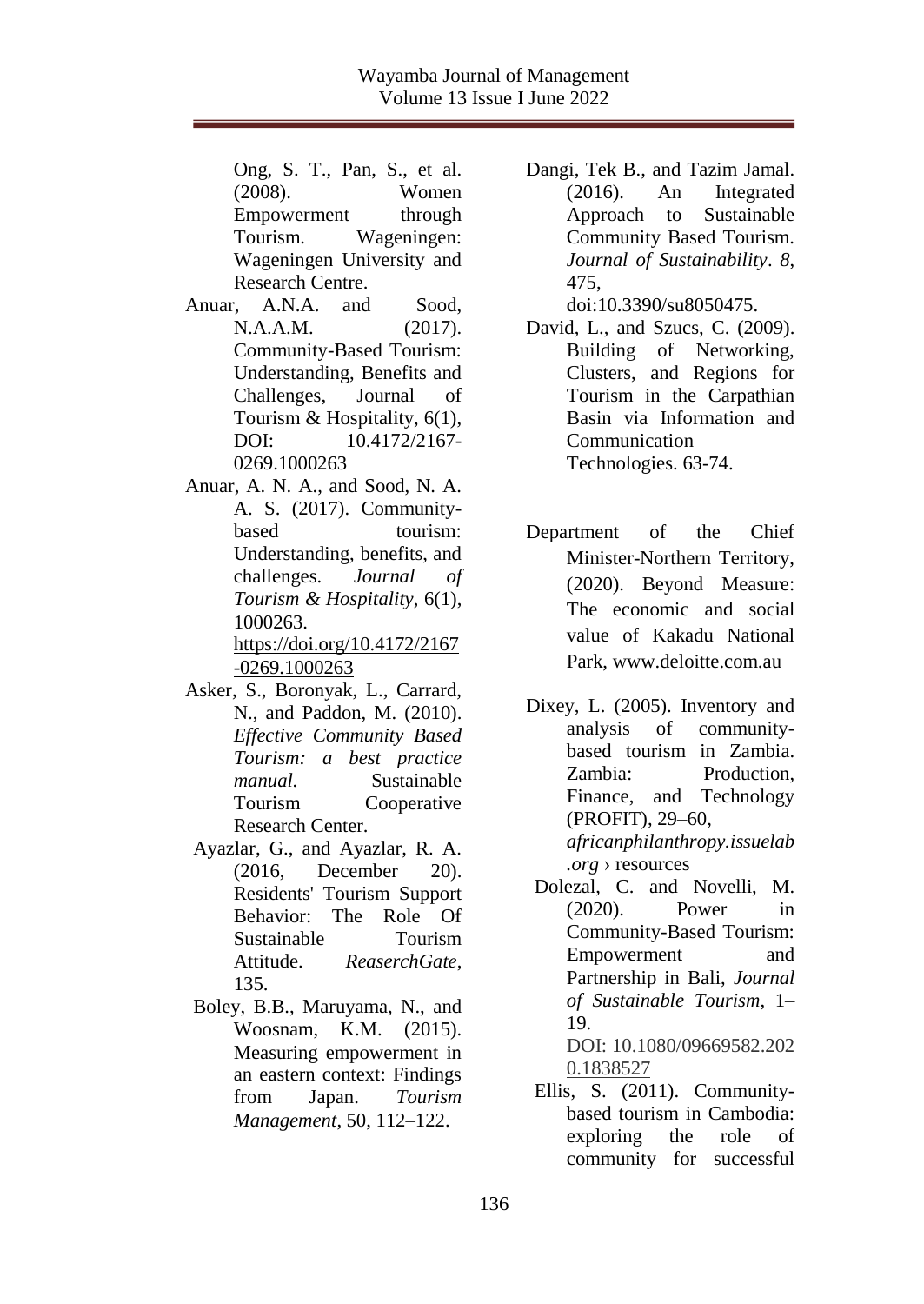implementation in the least developed countries. https://ro.ecu.edu.au/theses/ 451

- Erkus, H., and Eraydin, A. (2010). Environmental Governance for Sustainable Tourism Development. *ScienceDirect*, 113-124.
- Forstner, K. (2004). Community Ventures and Access to Markets: The Role of Intermediaries in Marketing Rural Tourism Products, *Development Policy Review*, 22 (5), 497-514
- Gnanapala, W.K.A., and Sandaruwani, J.A.R.C. (2016). Socio-economic Impacts of Tourism Development and Their Implications on Local Communities, International Journal of Economics and Business Administration, 2(5), 59-67, [http://www.aiscience.org/jo](http://www.aiscience.org/journal/ijeba) [urnal/ijeba](http://www.aiscience.org/journal/ijeba)
- Goodwin, H.J, and Santilli R. (2009). Community-Based Tourism: a success? *ICRT Occasional Paper 11*, [https://www.researchgate.n](https://www.researchgate.net/publication/265278848_) [et/publication/265278848](https://www.researchgate.net/publication/265278848_)
- Havadi-Nagy, K.X., and Segui, A. S. (2020). Experiences of community-based tourism in Romania: chances and challenges, *Journal of Tourism Analysis: Revista de Análisis Turístico 27(2),* 143-163,

[https://www.emerald.com/in](https://www.emerald.com/insight/publication/issn/2254-0644)

[sight/publication/issn/2254-](https://www.emerald.com/insight/publication/issn/2254-0644) [0644](https://www.emerald.com/insight/publication/issn/2254-0644)

- Hunt, C.A., Durham, W.H., Driscoll, L. and Honey, M. (2015), "Can ecotourism deliver real economic, social, and environmental benefits? A study of the Osa Peninsula, Costa Rica", *Journal of Sustainable Tourism,* 23 (3), 339-357
- International Labour Organization-ILO, (2011), Toolkit on Poverty reduction through tourism in rural areas[, https://www.ilo.org](https://www.ilo.org/)
- ILO. (2013). *Poverty Reduction through Tourism.* Geneva:  $\overline{L}$
- Irshad, H. (2010). *Rural tourism-An Overview.* Alberta: Agriculture and Rural Development Division. [humaira.irshad@gov.ab.ca](mailto:humaira.irshad@gov.ab.ca)
- Jamal, T. and Dredge, D. (2014) Tourism and Community Development Issues in R. Sharpley and D. Telfer, *Tourism and Development.*  178-204.
- Jayasundara, J. M. S. B., Rajapakshe, P. S. K., Prasanna, R. P. I. R., Naradda Gamage, S. K., Ekanayake, E. M. S., and Abeyrathne, G. A. K. N. J. (2019). The Nature of Sustainability Challenge in Small and Medium Enterprises and its Management. MPRA Working Paper.
- Kampetch, P. and Jitpakdee, R. (2019). The Potential for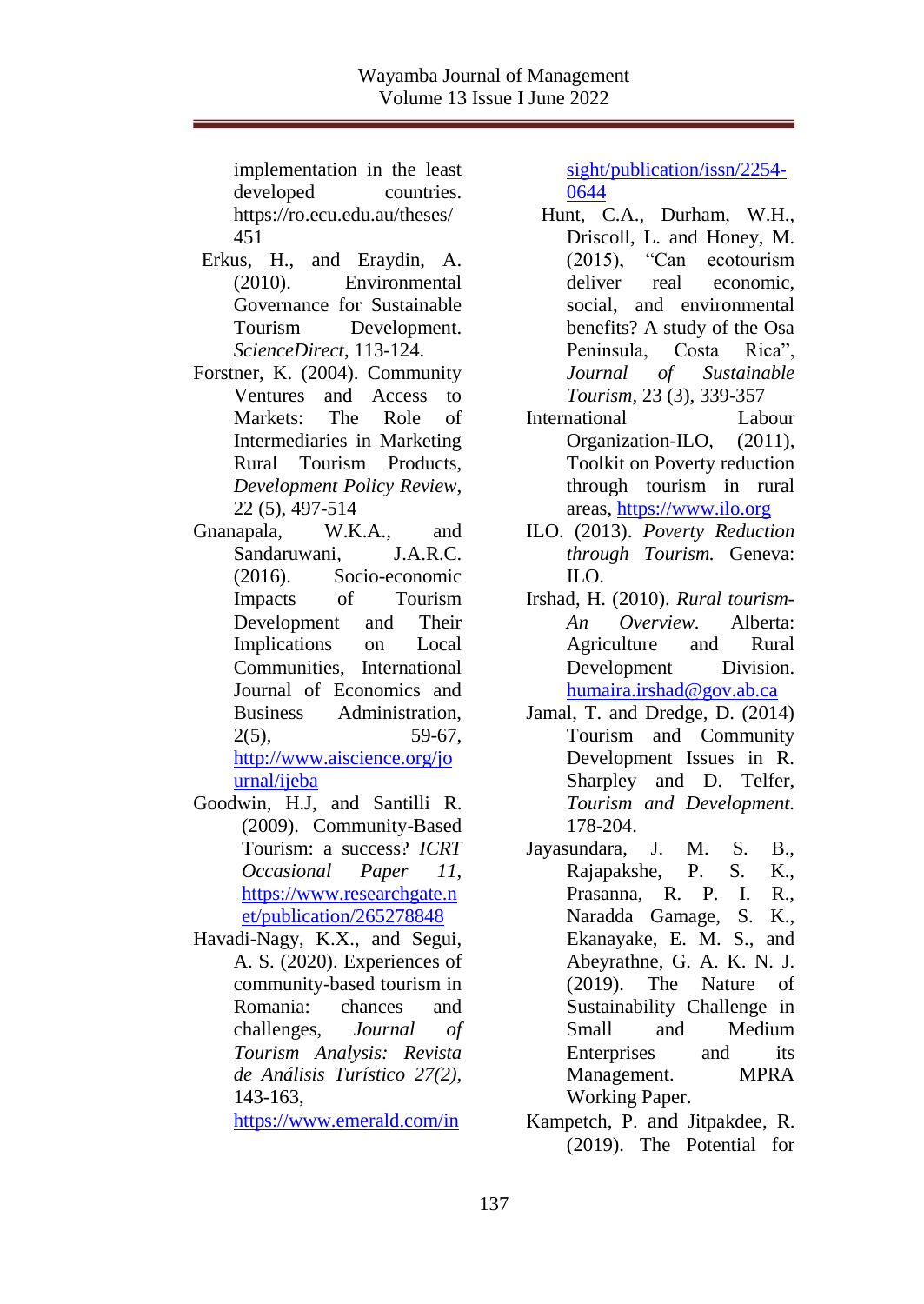Key Success of Community-Based Tourism Sustainability: Case Study Baan Rim Klong Homestay, Samut Songkram, Thailand. *ABAC Journal, 39(4), (October-December),* 111- 122.

Karacaoğlu, S. and Birdir, K. (2017). Success Factors of Community Based Tourism (CBT) Perceived by Local Peoples: The Case of % 100 Misia Project, *International Rural Tourism and Development Journal*, *E-ISSN: 2602-4462, 1(2): 53- 61,* 

https://www.researchgate.ne t/publication/326671050

Khalid, S., Ahmad, M. S., and Ramayah, T., Hwang, J., and Kim, I. (2019). Community empowerment and sustainable tourism development: The mediating role of community support for

tourism, *Sustainability*, *11*(2 2), 6248.

DOI[:10.3390/su11226248](http://dx.doi.org/10.3390/su11226248)

- Kontogeorgopoulos, N., Churyen, C., and Duangsaeng, V. (2014). Success Factors in Community-Based Tourism in Thailand: The Role of Luck, External Support, and Local Leadership, *Tourism Planning & Development, 11(1)*, 106–124, https://doi.org/10.1080/2156 8316.2013.852991
- Kostalova, B. (2017, May). Tourism Impact And

Residents' Perspective: The Case Of Zell Am See - Kaprun. III. Vienna: Modul Vienna University.

Kumara, H. I. (2016). Challenges to Implementing Community-Based Eco-Tourism as a bottom Up Development Approach in the Sinharaja rain forest(Sri Lanka).

https://hdl.handle.net/10289/ 9894

- Masocha, R. (2018). Does environmental sustainability impact innovation, ecological and social measures of firm performance of SMEs? Evidence from South Africa. Sustainability, 10(11), 3855
- Mbaiwa, J.E. (2015). Community-Based Natural Resource Management in Botswana. In: van der Duim, R., Lamers, M., van Wijk, J. (eds) Institutional Arrangements for Conservation, Development, and Tourism in Eastern and Southern Africa. https://doi.org/10.1007/978- 94-017-9529-6\_4
- McMillan, C.L. O'Gorman, K.D., and MacLaren, A.C. (2011). Commercial Hospitality: A Vehicle for the Sustainable Empowerment of Nepali Women, Internal Journal of Contemporary Hospitality Management, 23, 189–208.
- Pattiyagedara, S.S., and Fernando, P.I.N. (2020). Rural tourism niche-market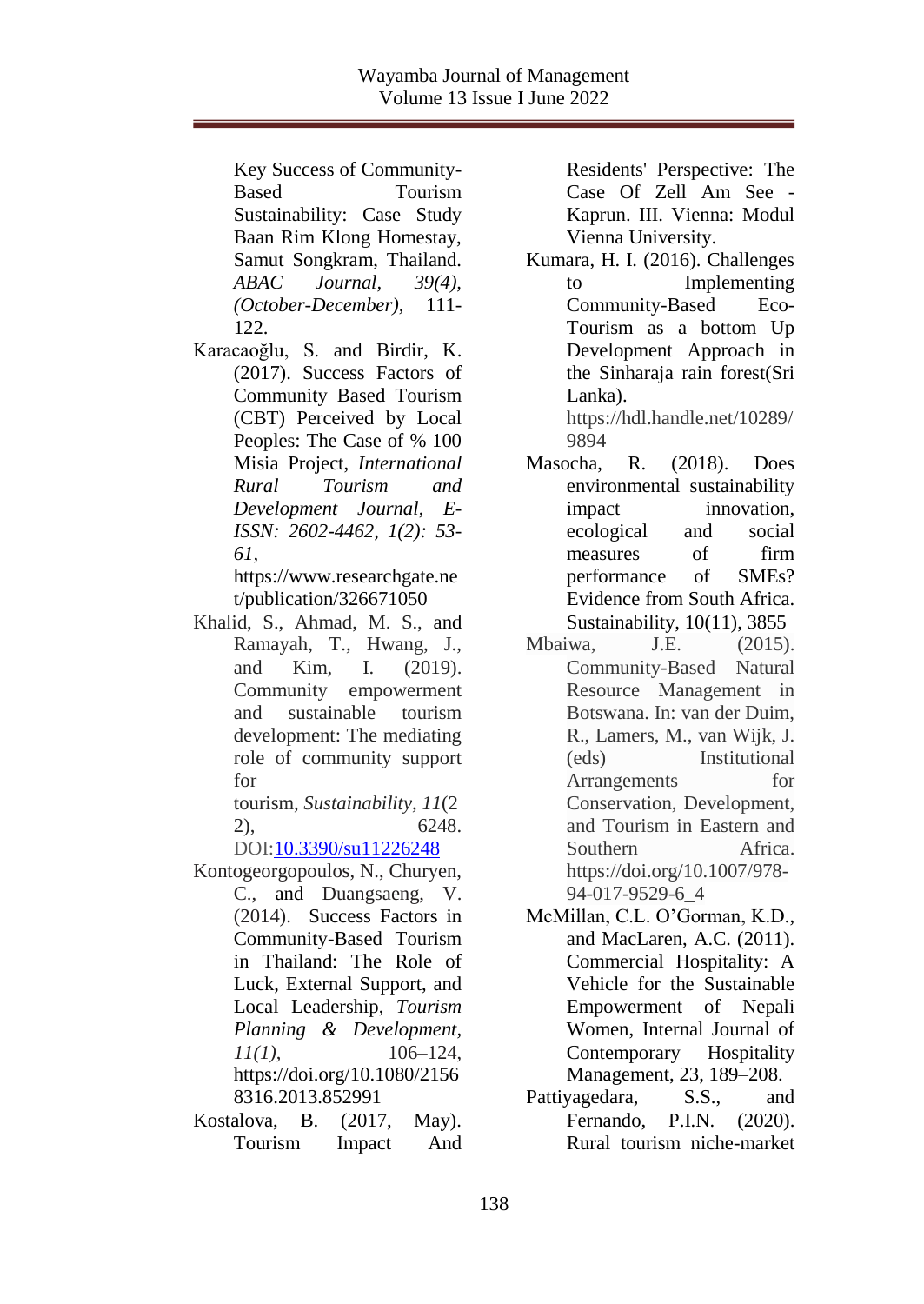as a development strategy on rural community: reference to Hiriwadunna village track, Meemure and Heeloya Knuckles Valley tourism village, Sri Lanka, *Sri Lanka Journal of Management Studies, 2(1)*, 89-107.

Pigg, K.E. (2002) 'Three faces of empowerment: expanding the theory of empowerment in community development, *Journal of the Community Development Society*, 33 (1), 107–123.

Rajapakshe, P. S. K., Upulwehera, J.M.H.M., Bandara, K.B.T.U.K., Gamage, S.K.N., Ekanayake, E.M.S., Jayasundara, J.M.S.B., and Prasann, R.P.I.R. (2021). The Readiness of Local Institutions in Addressing Sustainability Challenges Confronting the SMEs: A Case Study of Sri Lanka, *Sri Lanka Journal of Business Studies and Finance*, 1(1), 16-37.

- Rathnayake, I., and Kasim, A. (2016). Community Tourism Development Propositions based on empirical evidence from Sri Lanka, *BIMP-EAGA Journal for Sustainable Tourism Development*, 5(1), 32-48.
- Ranasinghe, R. (2015). Evaluation of Homestay Accommodation Supply in Sri Lanka. *International*

*Journal of Multidisciplinary Research and Development, 2(2),*  442-447.

- Reimer, J. K., and Walter, P. (2013). How do you know it when you see it?: communitybased ecotourism in the Cardamom Mountains of southwestern Cambodia. Tourism Management, 34, 122-132
- Riehl, B., Zerriffi, H., and Naidoo, R. (2015). Effects of community-based natural resource management on household welfare in Namibia. PLoS One, 10(5).
	- Rodriguez-Giron, S., and Vanneste, D. (2019). Social capital at the tourist destination level: Determining the dimensions to assess and improve collective action in tourism, *Tourist Studies, 19(1)*, 23- 42,

journals.sagepub.com/home/ tou.

Samarathunga, W. H. M. S., Wimalarathana, and W., Silva, D. A. C. (2015). Community-Based Tourism Management Experience in Sri Lanka, *International Research Symposium Rajarata University of Sri Lanka*, http://repository.rjt.ac.lk

Sardianou, E., Kostakis, I., Mitoula, R., Gkaragkani, V., Lalioti, E., and Theodoropoulou, E. (2016). Environment Development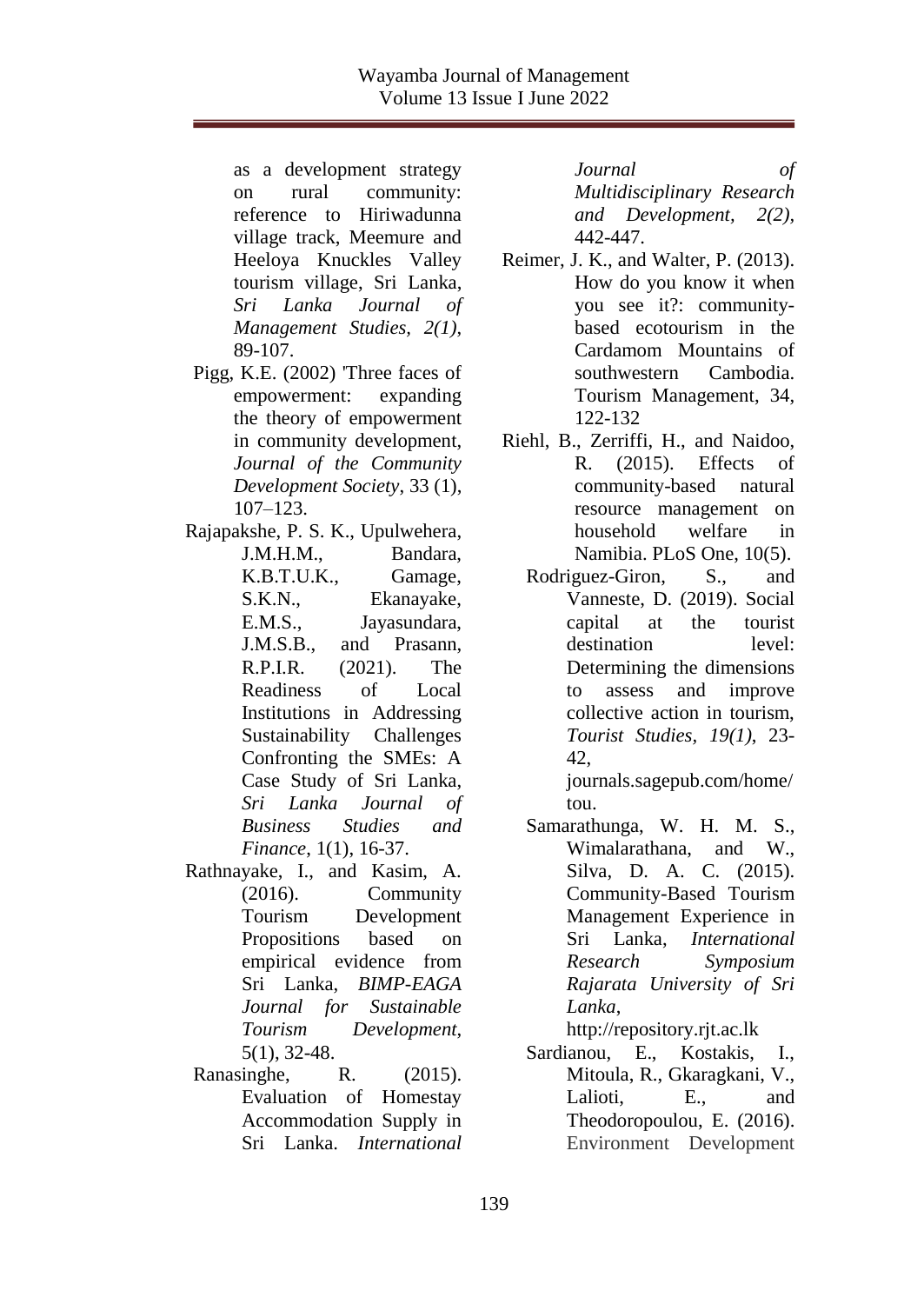and Sustainability, June, DOI 10.1007/s10668-015-9681-7

Scheyvens, R., and van der Watt, H. (2021). Tourism, Empowerment and Sustainable Development: New Framework for Analysis. *Sustainability,* 13, 12606. [https://doi.org/10.3390/su13](https://doi.org/10.3390/su132212606)

[2212606.](https://doi.org/10.3390/su132212606)

- Scheyvens, R. (1999). Ecotourism and the Empowerment of Local Communities. Tour. Manag. 20 (2), 245–249. DOI: [10.1016/S0261-](http://dx.doi.org/10.1016/S0261-5177(98)00069-7) [5177\(98\)00069-7](http://dx.doi.org/10.1016/S0261-5177(98)00069-7)
- Scheyvens, R. (2005) Growth of Beach Fale Tourism in Samoa: The High Value of Low-Cost Tourism. In C.M. Hall and S. Boyd (eds) Nature-Based Tourism in Peripheral Areas: Development or Disaster? 188–202. Clevedon: Channel View Publication.
- Sheham, A. (2016). Sustainability of Community-Based Tourism in Sri Lanka. *EPRA International Journal of economic and Business Review*, 114-115.
- SLTDA. (2009). *Sri Lanka Sustainable Tourism Development Projects: Environmental Assessment and Management Framework.* SLTDA.
- Sriyani, G. T. W. (2018). Problems and Challenges faced by the Homestay operators in Sri

Lanka. Proceedings of *International Conference on Management and Economics.* (ICME), University of Ruhuna, Sri Lanka.

- Sriyani, G.T.W.  $(2021_a)$ . Impact of Social Capital Empowerments on the Businesses Success among the Micro and Small-Scale Tourism Entrepreneurs in Sri Lanka, *Wayamba Journal of Management, 12(1),* 233-250. DOI: [http://doi.org/10.4038/wjm.v](http://doi.org/10.4038/wjm.v12i1.7522) [12i1.7522](http://doi.org/10.4038/wjm.v12i1.7522)
- Sriyani, G.T.W.  $(2021<sub>b</sub>)$ . Impact of Competitive Capabilities Empowered by Community-Based Tourism Projects on Tourism Businesses Success in Rural Tourism Destinations, *Journal of Business Studies,* University of Jaffna, *8(SI),* 156-180.
	- Tasci, A.D., Semrad, K.J., and Yilmaz, S.S. (2013). *Community-Based Tourism Finding the Equilibrium in the COMCEC Context Setting the Pathway for the Future.* Ankara: COMCEC Coordination Office, www.comcec.org UNEP and UNWTO. (2005). Making Tourism More

Sustainable: A Guide for Policy Makers. Paris and Madrid: UNEP DTIE and UNWTO.

UNWTO Annual Report, (2017). e-Library, [https://www.e](https://www.e-unwto.org/doi/book/)[unwto.org/doi/book/](https://www.e-unwto.org/doi/book/)